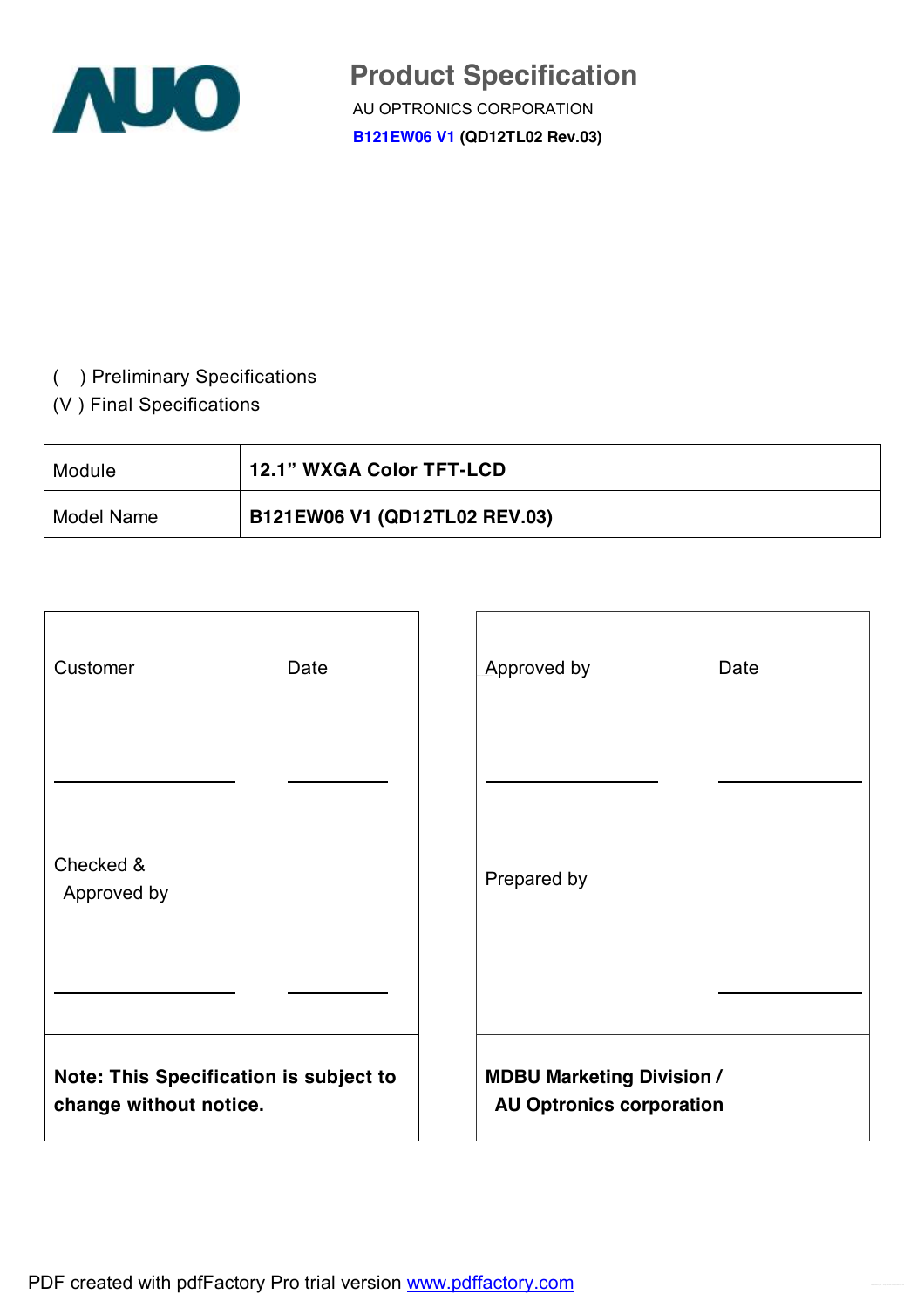#### **QD12TL0203 Page 1/26**

**These specification sheets are the proprietary product of AUO and include materials protected under copyright of AUO. Do not reproduce or cause any third party to reproduce them in any form or by any means, electronic or mechanical, for any purpose, in whole or in part, without the express written permission of AUO.** 

**The device listed in these technical literature sheets was designed and manufactured for use in OA equipment.** 

**In case of using the device for applications such as control and safety equipment for transportation (aircraft, trains, automobiles, etc.), rescue and security equipment and various safety related equipment which require higher reliability and safety, take into consideration that appropriate measures such as fail-safe functions and redundant system design should be taken.** 

**Do not use the device for equipment that requires an extreme level of reliability, such as aerospace applications, telecommunication equipment (trunk lines), nuclear power control equipment and medical or other equipment for life support.** 

**AUO assumes no responsibility for any damage resulting from the use of the device, which does not comply with the instructions, and the precautions specified in these technical literature sheets.** 

**Contact and consult with a AUO sales representative for any questions about this device.**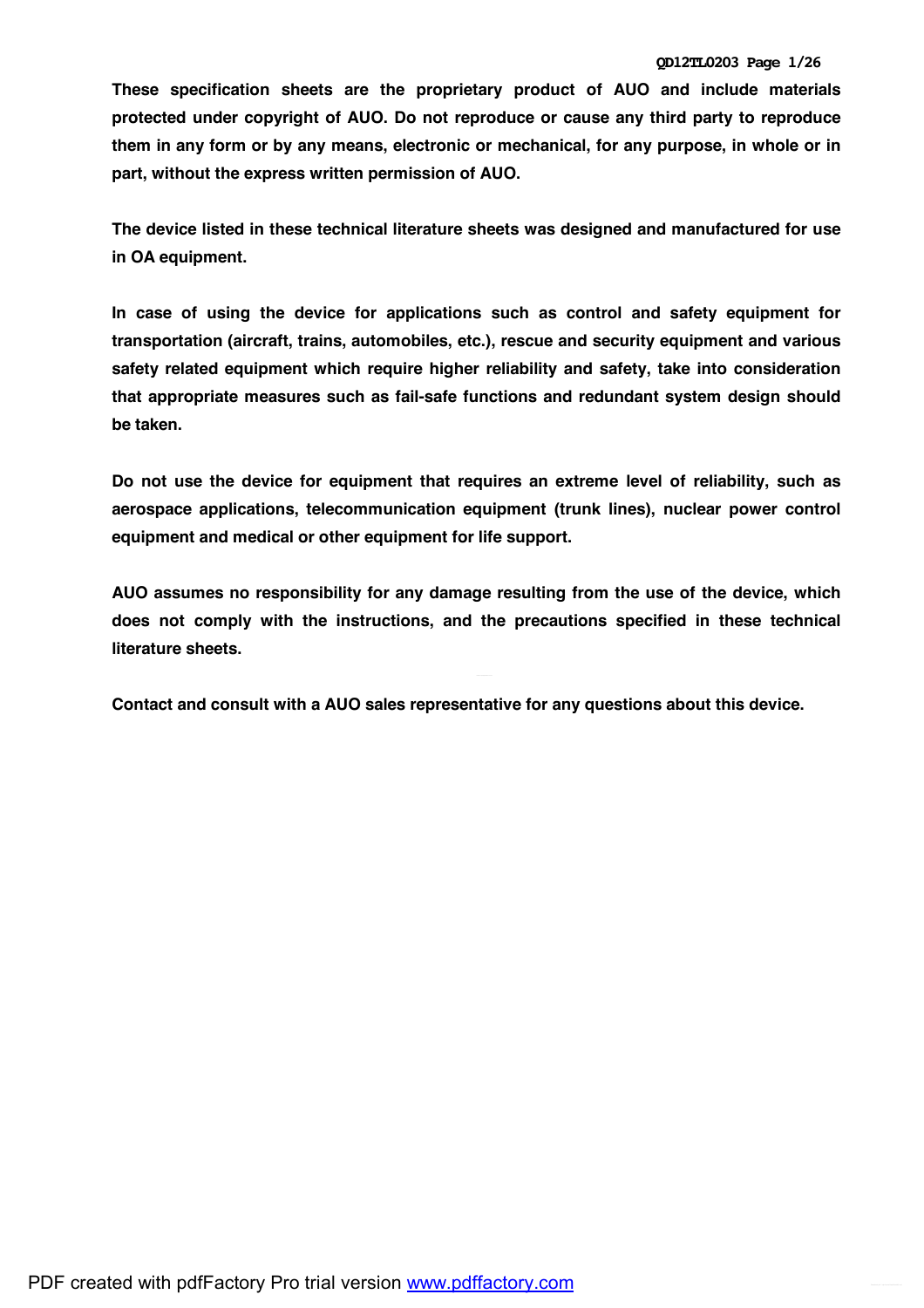|              | <b>Revision History</b> |           |                                             |  |  |  |  |  |  |  |  |  |  |
|--------------|-------------------------|-----------|---------------------------------------------|--|--|--|--|--|--|--|--|--|--|
| REV.         | <b>Date</b>             | ECN NO.   | <b>Change Content</b>                       |  |  |  |  |  |  |  |  |  |  |
| $\pmb{0}$    | 6/30/2005               | N/A       | <b>Preliminary Specification Initiation</b> |  |  |  |  |  |  |  |  |  |  |
| $\mathbf{1}$ | 8/29/2005               | $\sf NA$  | <b>Updated Current Dissipation</b>          |  |  |  |  |  |  |  |  |  |  |
| $\mathbf 2$  | 9/04/07                 | <b>NA</b> | <b>Update to AUO Coverpage</b>              |  |  |  |  |  |  |  |  |  |  |
|              |                         |           |                                             |  |  |  |  |  |  |  |  |  |  |
|              |                         |           |                                             |  |  |  |  |  |  |  |  |  |  |
|              |                         |           |                                             |  |  |  |  |  |  |  |  |  |  |
|              |                         |           |                                             |  |  |  |  |  |  |  |  |  |  |
|              |                         |           |                                             |  |  |  |  |  |  |  |  |  |  |
|              |                         |           |                                             |  |  |  |  |  |  |  |  |  |  |
|              |                         |           |                                             |  |  |  |  |  |  |  |  |  |  |
|              |                         |           |                                             |  |  |  |  |  |  |  |  |  |  |
|              |                         |           |                                             |  |  |  |  |  |  |  |  |  |  |
|              |                         |           |                                             |  |  |  |  |  |  |  |  |  |  |
|              |                         |           |                                             |  |  |  |  |  |  |  |  |  |  |
|              |                         |           |                                             |  |  |  |  |  |  |  |  |  |  |
|              |                         |           |                                             |  |  |  |  |  |  |  |  |  |  |
|              |                         |           |                                             |  |  |  |  |  |  |  |  |  |  |
|              |                         |           |                                             |  |  |  |  |  |  |  |  |  |  |
|              |                         |           |                                             |  |  |  |  |  |  |  |  |  |  |
|              |                         |           |                                             |  |  |  |  |  |  |  |  |  |  |
|              |                         |           |                                             |  |  |  |  |  |  |  |  |  |  |
|              |                         |           |                                             |  |  |  |  |  |  |  |  |  |  |
|              |                         |           |                                             |  |  |  |  |  |  |  |  |  |  |
|              |                         |           |                                             |  |  |  |  |  |  |  |  |  |  |
|              |                         |           |                                             |  |  |  |  |  |  |  |  |  |  |
|              |                         |           |                                             |  |  |  |  |  |  |  |  |  |  |
|              |                         |           |                                             |  |  |  |  |  |  |  |  |  |  |
|              |                         |           |                                             |  |  |  |  |  |  |  |  |  |  |
|              |                         |           |                                             |  |  |  |  |  |  |  |  |  |  |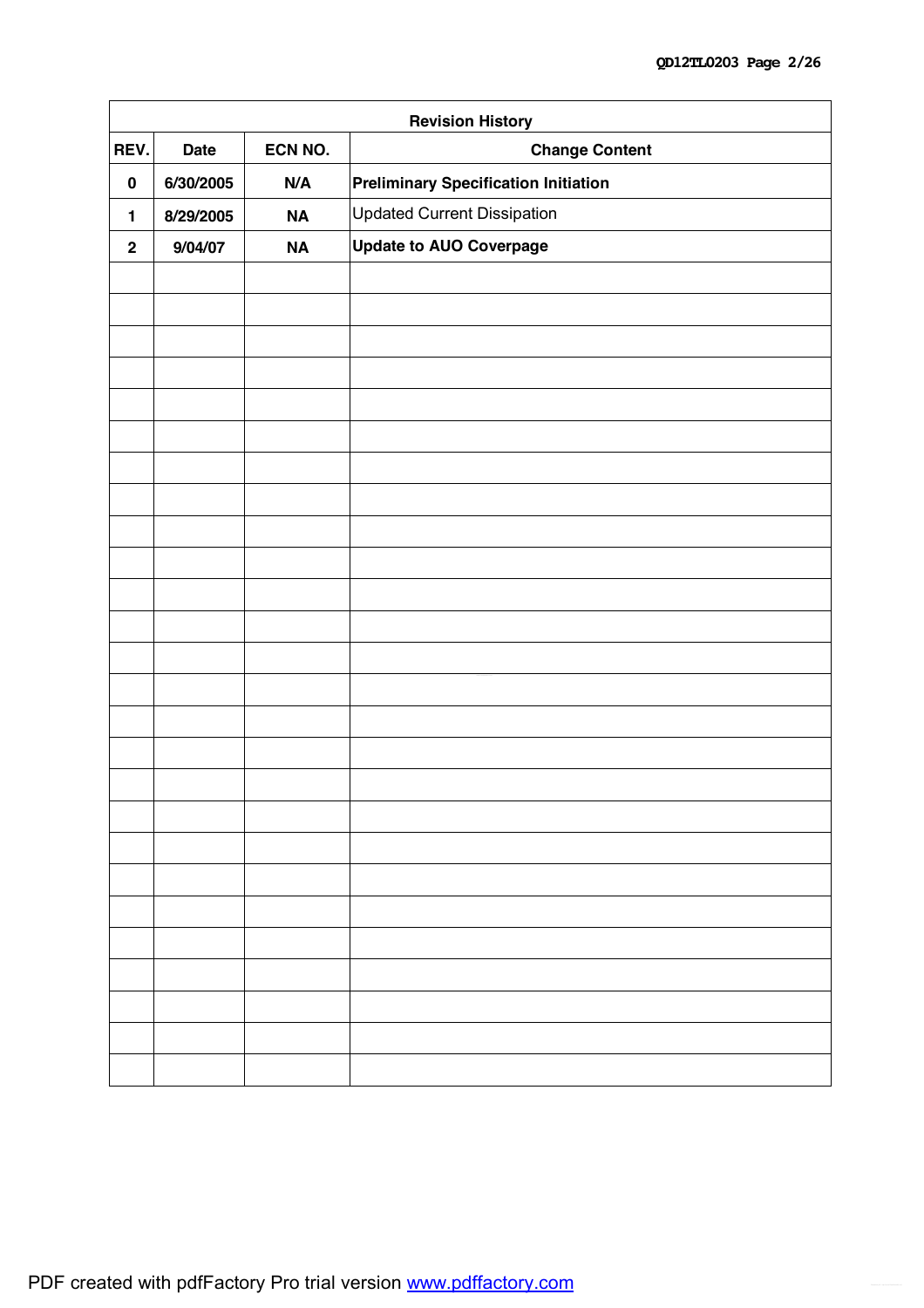#### **1. Application**

 **This specification applies to a color TFT-LCD module, QD12TL0203.** 

#### **2. Overview**

**This module is a color active matrix LCD module incorporating amorphous silicon TFT (Thin Film Transistor). It is composed of a color TFT-LCD panel, driver ICs, control circuit, power supply circuit and a backlight unit. Graphics and texts can be displayed on a 1280**×**3**× **800 dots panel with 262,144 colors by using LVDS (Low Voltage Differential Signaling) to interface and supplying +3.3V DC supply voltage for TFT-LCD panel driving and supply voltage for backlight.** 

**The TFT-LCD panel used for this module has very high aperture ratio. A low-reflection and higher-color-saturation type color filter is also used for this panel. Therefore, highbrightness and high-contrast image, which is suitable for the multimedia use, can be obtained by using this module.** 

**Optimum viewing direction is 6 o'clock.** 

#### **[Features]**

 **1) High aperture ratio, high-brightness.** 

 **2) Brilliant and high contrast image.** 

 **3) Small footprint and thin shape.** 

 **4) WXGA resolution (800 vertical by 1280 horizontal pixel array).** 

 **5) LVDS interface.** 

- **6) Low power consumption.**
- **7) RoHS compliant**

| <b>Parameter</b>                 | <b>Specifications</b>          | <b>Unit</b>  |
|----------------------------------|--------------------------------|--------------|
| <b>Display size</b>              | 12.1" Diagonal                 | in.          |
| <b>Active area</b>               | 261.12 (H) × 163.2 (V)         | mm           |
| <b>Pixel format</b>              | 1280 (H) $\times$ 800 (V)      | <b>Pixel</b> |
|                                  | $(1$ pixel = R+G+B dots)       |              |
| <b>Pixel pitch</b>               | $0.204(H) \times 0.204 (V)$    | mm           |
| <b>Pixel configuration</b>       | R, G, B vertical stripe        |              |
| Display mode                     | <b>Normally white</b>          |              |
| Unit outline dimensions (typ.)*1 | 275.82 (H)×178 (V)×5.2 (T) Max | mm           |
| <b>Mass</b>                      | 260 max.                       | g            |
| <b>Surface treatment</b>         | Anti Glare + Hard Coating 3H   |              |

#### **3. General Specifications**

 **[Note] : excluding backlight cables. Outline dimensions are shown in this specification.**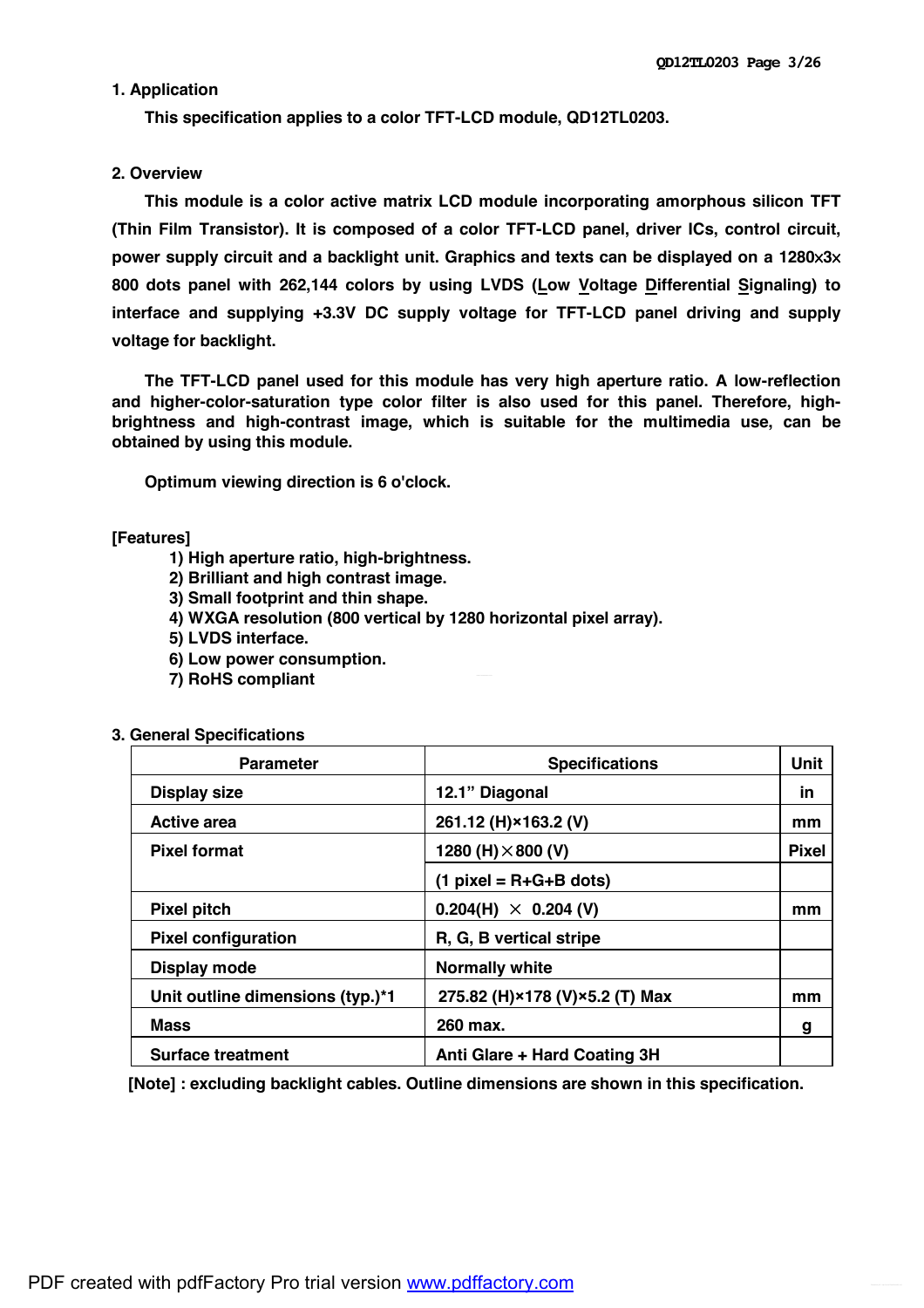# **4. Input Connectors**

# **4-1 Signal Interface Connector**

**CN1 (1 channel, LVDS signals – NSC/Ti standard and +3.3V DC power supply)** 

**Using connector: DF19L-20P-1H by Hirose or equivalent** 

**Interface Cable Pin Assignments** 

| <b>PIN NO</b> | <b>SYMBOL</b>         | <b>FUNCTION</b>                                                 |
|---------------|-----------------------|-----------------------------------------------------------------|
| 1             | <b>Vss</b>            | Ground                                                          |
| $\mathbf{2}$  | <b>V<sub>DD</sub></b> | Power Supply, 3.3 V (typical)                                   |
| 3             | <b>V<sub>DD</sub></b> | Power Supply, 3.3 V (typical)                                   |
| 4             | <b>V EEDID</b>        | DDC 3.3V power                                                  |
| 5             | <b>NC</b>             | Reserved for supplier test point                                |
| 6             | <b>CIK EEDID</b>      | <b>DDC Clock</b>                                                |
| 7             | <b>DATA EEDID</b>     | <b>DDC Data</b>                                                 |
| 8             | Rin0-                 | - LVDS differential data input (R0-R5, G0) (odd pixels)         |
| 9             | $Rin0+$               | + LVDS differential data input (R0-R5, G0) (odd pixels)         |
| 10            | <b>Vss</b>            | Ground                                                          |
| 11            | Rin1-                 | - LVDS differential data input (G1-G5, B0-B1) (odd pixels)      |
| 12            | $Rin1+$               | + LVDS differential data input (G1-G5, B0-B1) (odd pixels)      |
| 13            | <b>Vss</b>            | Ground                                                          |
| 14            | Rin2-                 | - LVDS differential data input (B2-B5, HS, VS, DE) (odd pixels) |
| 15            | Rin <sub>2+</sub>     | + LVDS differential data input (B2-B5, HS, VS, DE) (odd pixels) |
| 16            | <b>Vss</b>            | Ground                                                          |
| 17            | <b>CIKIN-</b>         | - LVDS differential clock input (odd pixels)                    |
| 18            | CIkIN+                | + LVDS differential clock input (odd pixels)                    |
| 19            | <b>Vss</b>            | Ground                                                          |
| 20            | <b>NC</b>             | No connect                                                      |

**[Note 1] Relation between LVDS signals and actual data shows below section (4-2). [Note 2] The shielding case is connected with signal GND.**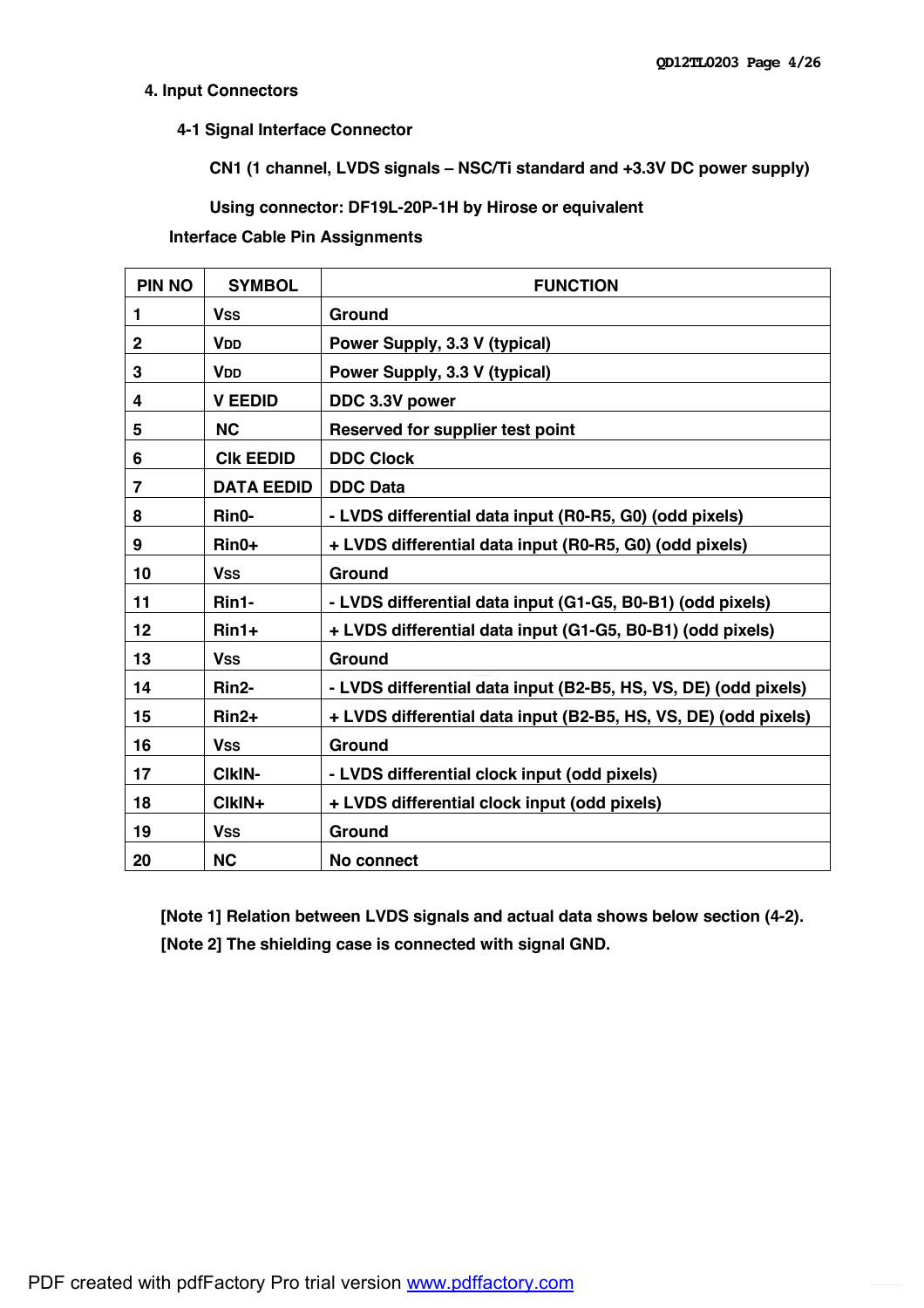# **4-2 Interface Block diagram**



PDF created with pdfFactory Pro trial version [www.pdffactory.com](http://www.pdffactory.com)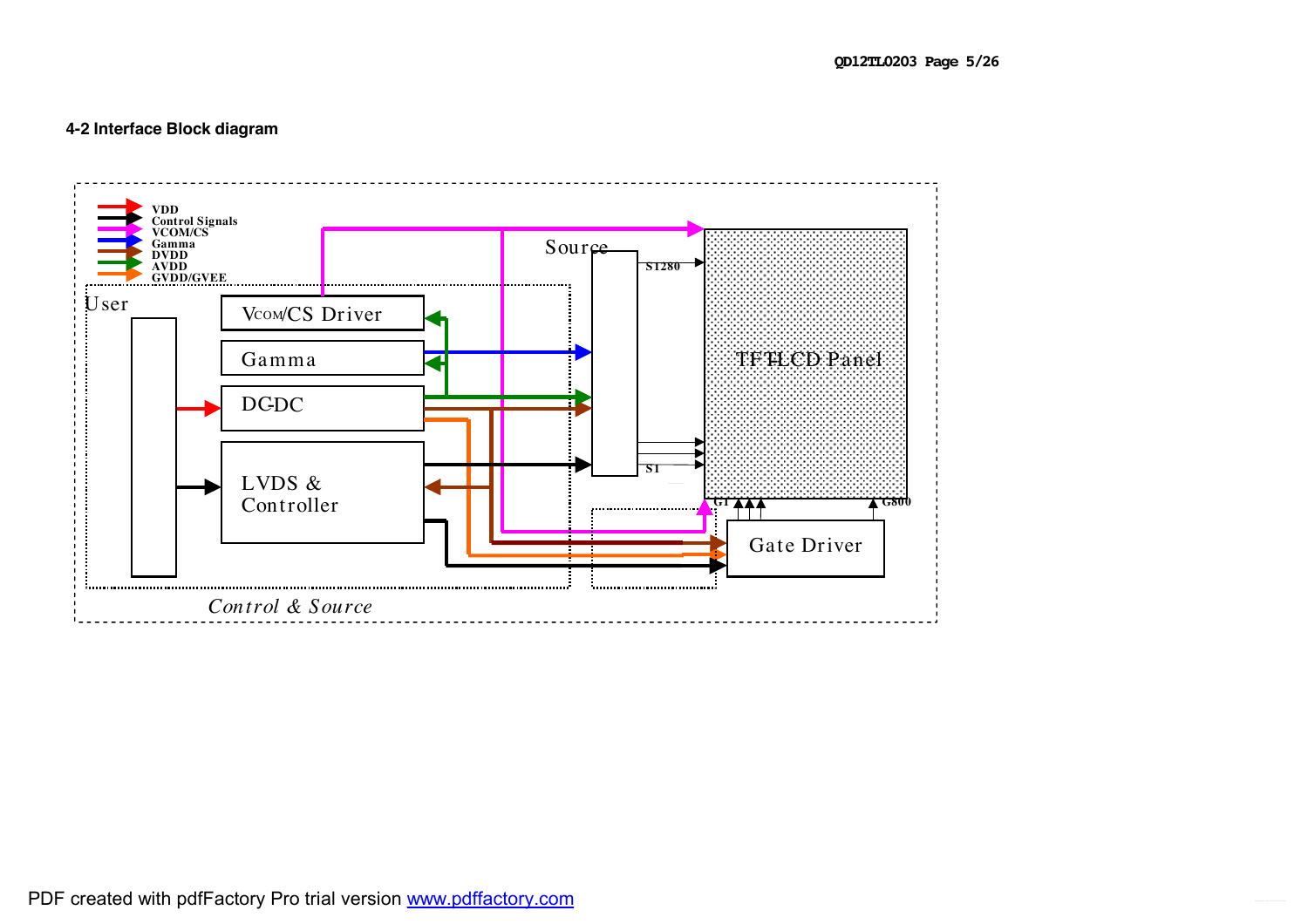PDF created with pdfFactory Pro trial version [www.pdffactory.com](http://www.pdffactory.com)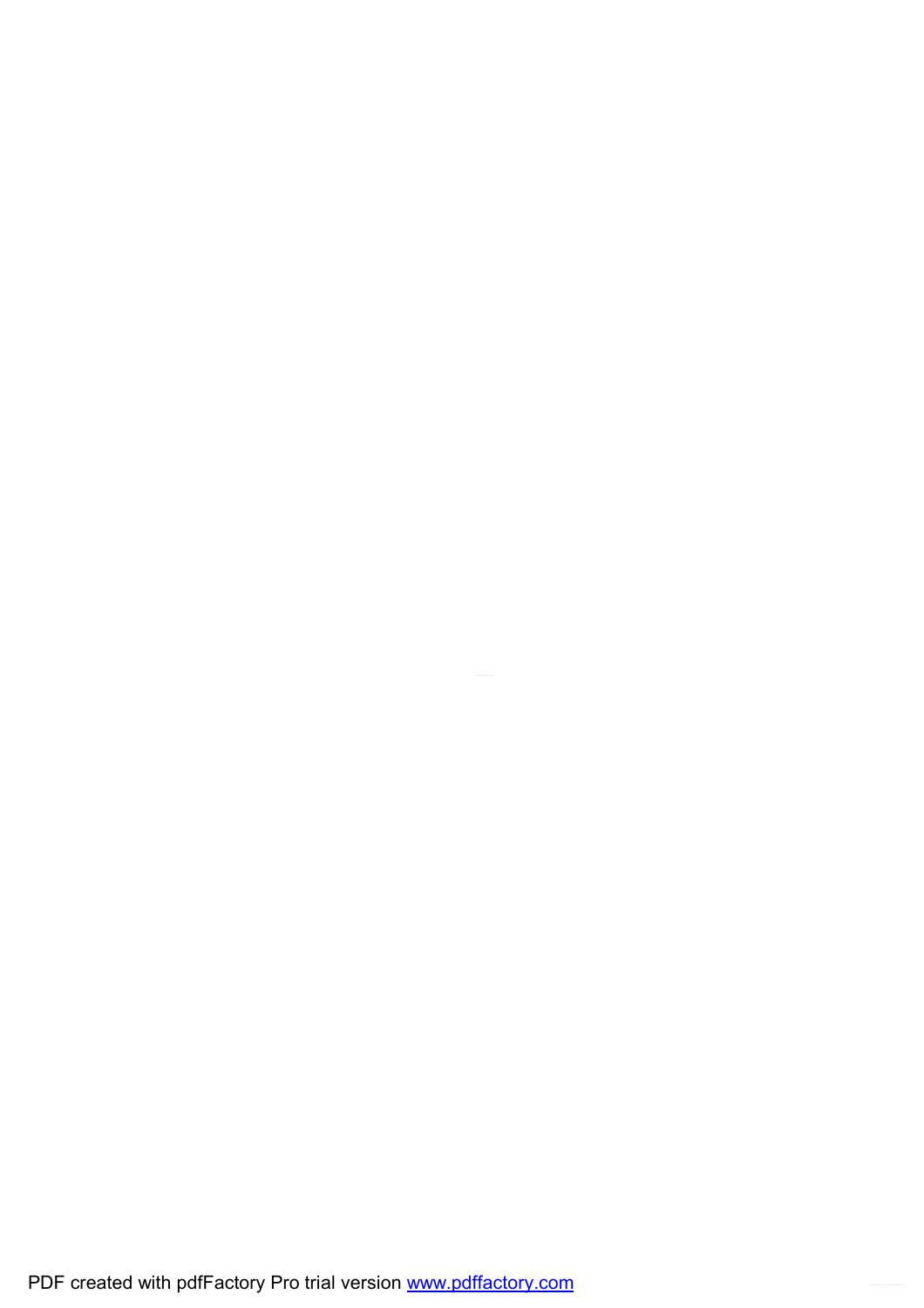# **4-3. Backlight driving**

 **CN2: BHSR-02VS-1 /JST, BHSR-02VS** 

# **Mating connector: SM02B-BHSS-1-TB (JST) or 87210-0200**

|   | Pin No. Symbol        | <b>Function</b>       |
|---|-----------------------|-----------------------|
|   | ${\rm V}$ нісн        | Power supply for lamp |
|   |                       | (High voltage side)   |
| 2 | ${\rm V}{}_{\sf Low}$ | Power supply for lamp |
|   |                       | (Low voltage side)    |

**[Note]VBLH and VBLC must be connected correctly. If user connects wrongly, the user will be hurt and module will be broken.** 

# **5. Absolute Maximum Ratings**

## **5-1 LCD module**

| <b>Parameter</b>         |            | <b>Symbol</b> Condition | <b>Ratings</b>                 | <b>Unit</b>       | <b>Remark</b> |
|--------------------------|------------|-------------------------|--------------------------------|-------------------|---------------|
| Input voltage            | Vı         |                         | Ta=25℃ $ -0.3 $ $\sim$ VDD+0.3 | $\rm{V}$          | [Note1]       |
| +3.3V supply voltage     | <b>VDD</b> | $Ta=25^{\circ}C$        | $0 \sim +4$                    | v                 |               |
| Storage temperature      | Tstg       |                         | $-25 \sim +60$                 | $^\circ\!{\rm C}$ | [Note2]       |
| temperature<br>Operating | Topa       |                         | $0 \sim +50$                   | $^\circ\!{\rm C}$ | [Note3]       |
| (Ambient)                |            |                         |                                |                   |               |

## **[Note1] LVDS signals**

**[Note2] Humidity**:**95%RH Max. at Ta**≦**40**℃**.** 

 **Maximum wet-bulb temperature at 39**℃ **or less at Ta>40**℃**. No condensation.** 

**[Note3] When you apply the LCD module for OA system. Please make sure to keep the temperature of LCD module is less than 60** ℃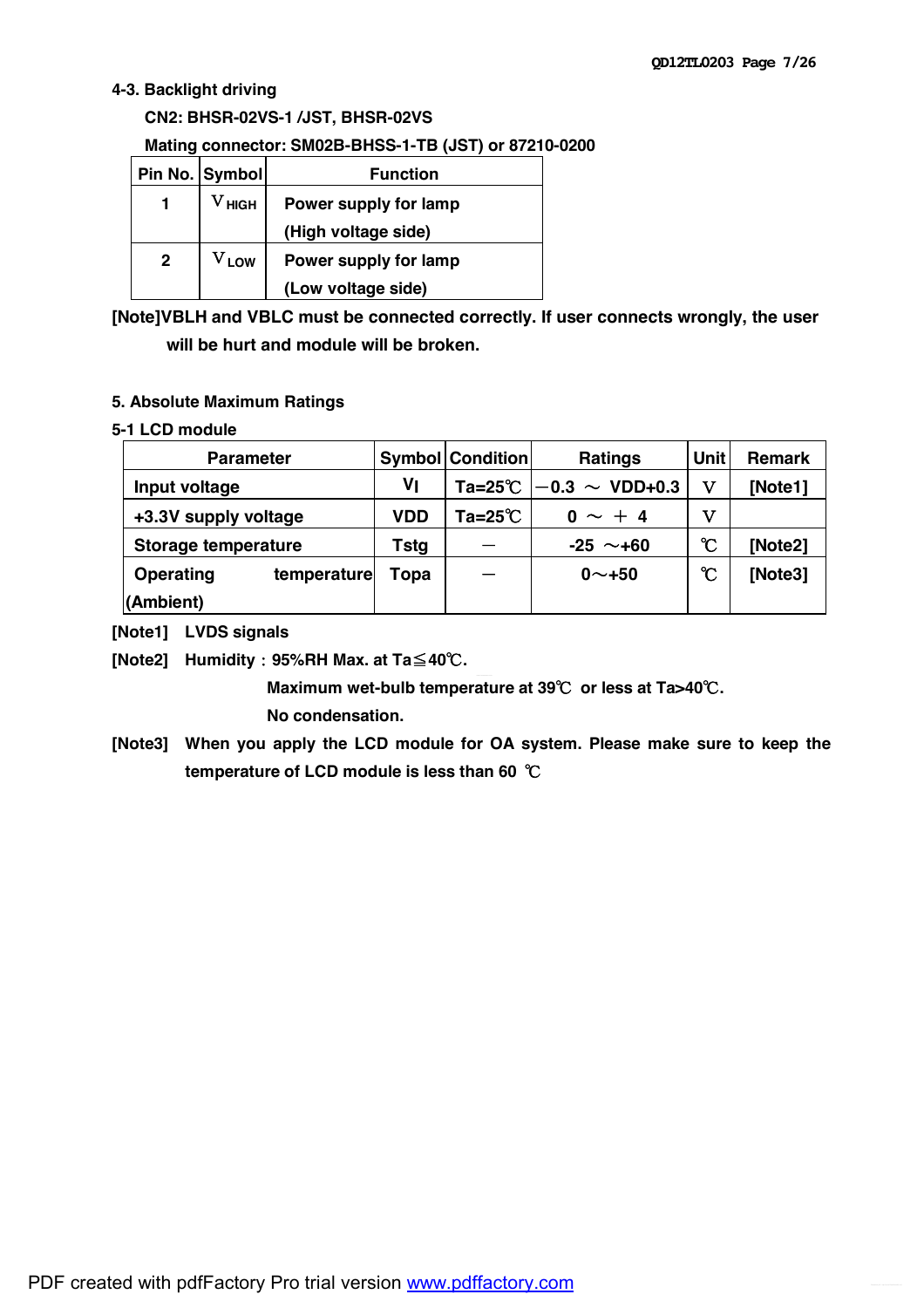# **6. Electrical Characteristics**

|                           | 6-1.TFT-LCD panel driving       | $Ta = 25^{\circ}C$ |                   |        |        |                              |                           |                  |
|---------------------------|---------------------------------|--------------------|-------------------|--------|--------|------------------------------|---------------------------|------------------|
|                           | <b>Parameter</b>                |                    | <b>Symbol</b>     | Min.   | Typ.   | Max.                         | <b>Unit</b>               | <b>Remark</b>    |
| <b>VDD</b>                | <b>Supply voltage</b>           |                    | <b>VDD</b>        | $+3.0$ | $+3.3$ | $+3.6$                       | $\rm{V}$                  | [Note2]          |
| <b>Current</b>            | @ Full white pattern            |                    | <b>IDD</b>        |        | 185    |                              |                           |                  |
| dissipation               | @ Full back pattern             |                    |                   |        | 240    |                              |                           |                  |
|                           | @ 1-line on/off pattern         |                    |                   |        | 240    |                              |                           |                  |
|                           | @ 1-dot on/off pattern          |                    |                   | 265    |        |                              |                           |                  |
|                           | @ Mosaic pattern                |                    |                   |        | 220    | 370                          | mA                        | [Note3]          |
|                           | Permissive input ripple voltage |                    | $V_{\mathsf{RP}}$ |        |        | 100                          | $mV$ p-p                  | $Vcc = +3.3V$    |
| <b>Differential input</b> |                                 | High               | V <sub>TH</sub>   |        |        | 100                          | mV                        | $V_{CM} = +1.2V$ |
| <b>Threshold voltage</b>  |                                 | Low                | $V_{TL}$          | $-100$ |        |                              | mV                        | [Note1]          |
| <b>Terminal resistor</b>  | $R_T$                           |                    | 100               |        | Ω      | <b>Differential</b><br>input |                           |                  |
|                           | <b>Rush current</b>             | <b>I</b> RUSH      |                   |        | 1.5    | A                            | <b>Rise time</b><br>470uS |                  |

**[Note 1]**  $V_{CM}$  **: Common mode voltage of LVDS driver.** 

**[Note 2] On-off conditions for supply voltage** 

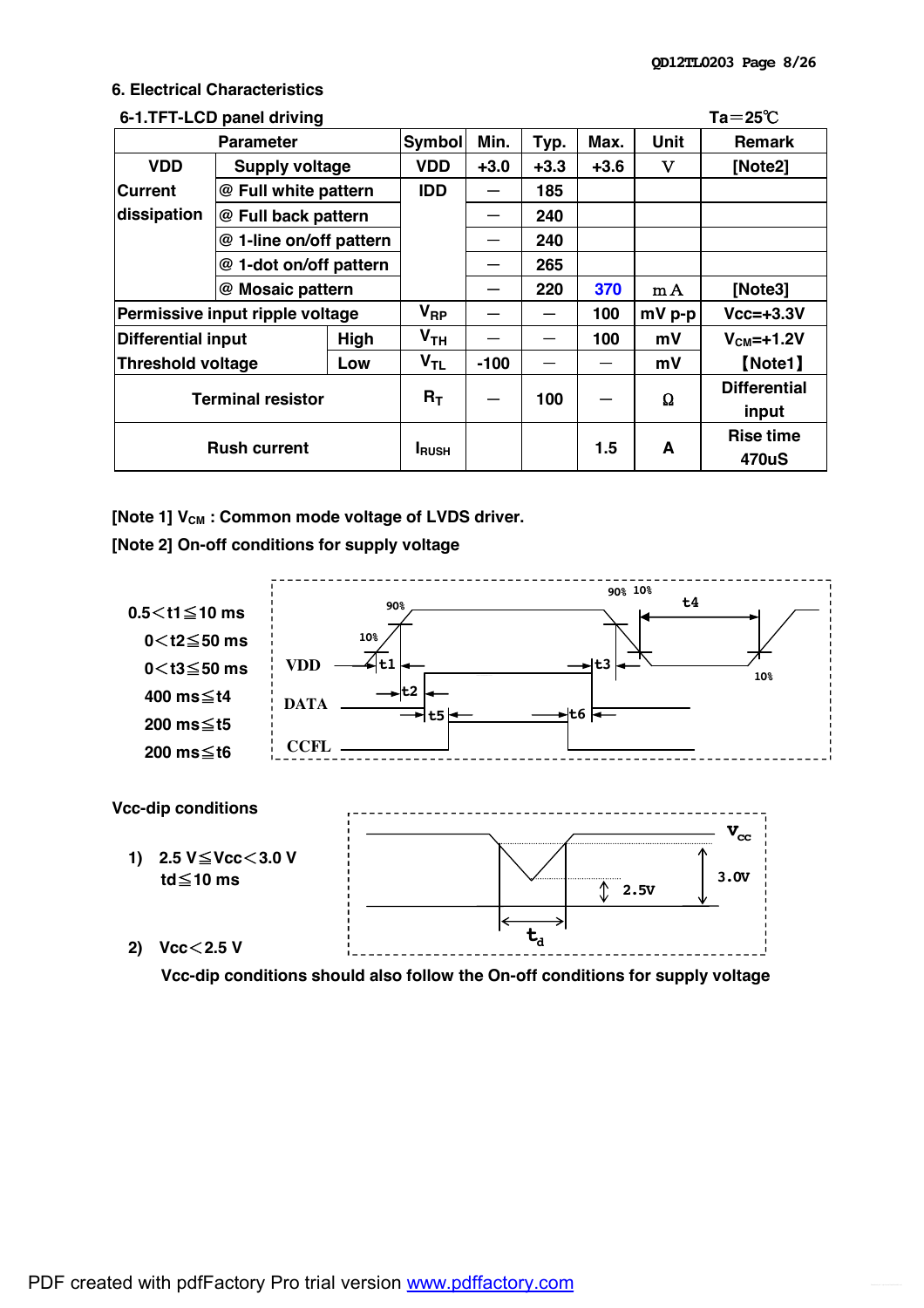# 【**Note3**】**Test pattern of current dissipation**

|  |  |  |  |  | [Full white pattern] |  |  |  | $R G   B   R   G   B   R   G   B   R   G   B   R   G   B$<br>$R G   B   R   G   B   R   G   B   R   G   B   R   G   B$<br>$R G   B   R   G   B   R   G   B   R   G   B   R   G   B$<br>$R G   B   R   G   B   R   G   B   R   G   B   R   G   B$ | $VDD=+3.3V$<br> R G B R G B R G B R G B R G B R G B |  |  |  |  |  |  | [Full black pattern] |  |  | $VDD=+3.3'$<br><b>RGBRGBRGBRGBRGBRGB</b><br><b>RGBRGBRGBRGBRGBRGB</b><br><b>RGBRGBRGBRGBRGBRGB</b><br><b>RGBRGBRGBRGBRGBRGB</b><br><b>RGBRGBRGBRGBRGBRGB</b> |
|--|--|--|--|--|----------------------|--|--|--|--------------------------------------------------------------------------------------------------------------------------------------------------------------------------------------------------------------------------------------------------|-----------------------------------------------------|--|--|--|--|--|--|----------------------|--|--|--------------------------------------------------------------------------------------------------------------------------------------------------------------|





**[32x32 Mosaic pattern] VDD=+3.3V**

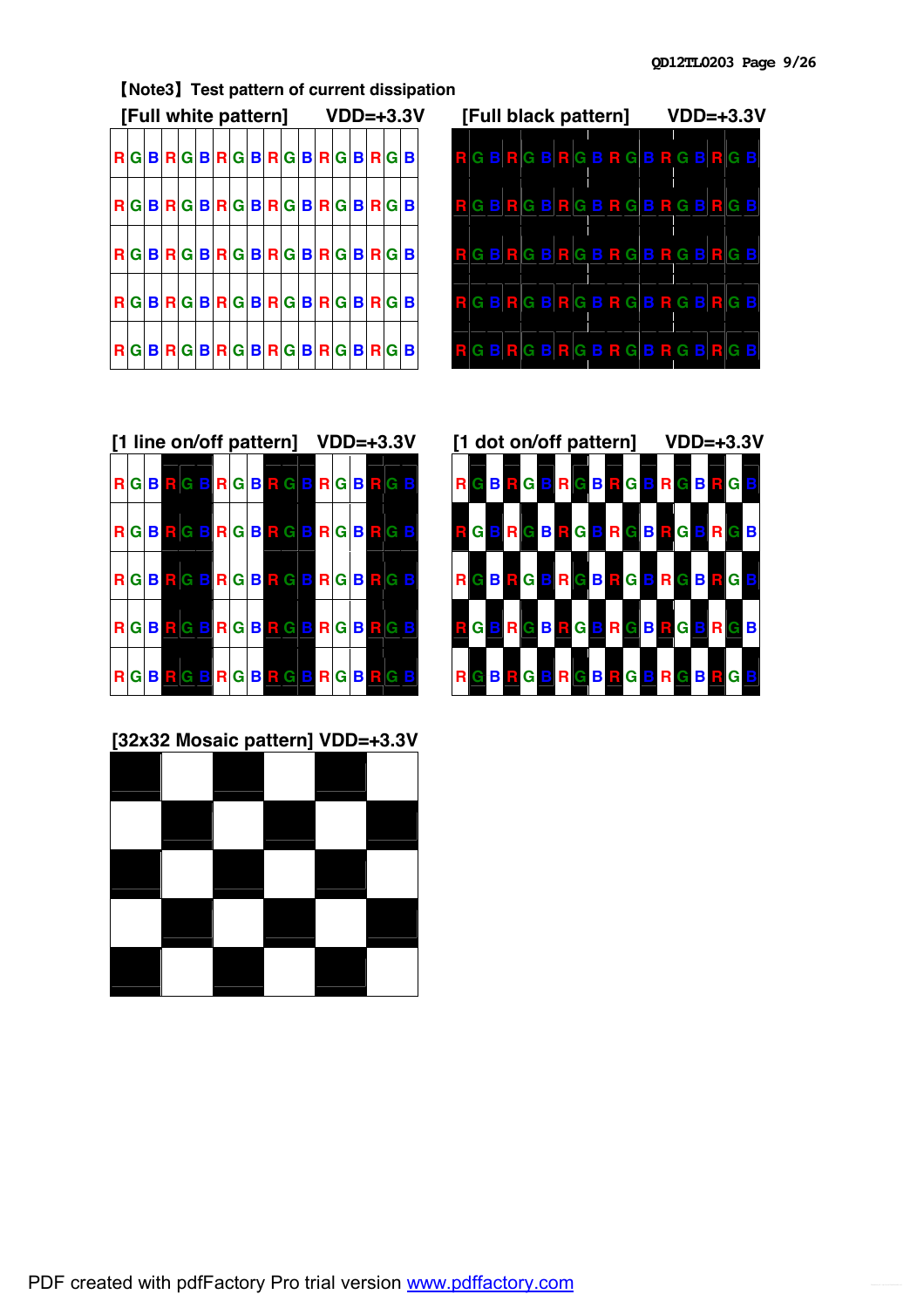#### **6-2. Backlight driving**

 **The backlight system is an edge-lighting type with single CCFT (Cold Cathode Fluorescent Tube).** 

| <b>Parameter</b>       | Symbol         | Min.  | Typ.                     | Max. | <b>Unit</b>   | <b>Remark</b>              |
|------------------------|----------------|-------|--------------------------|------|---------------|----------------------------|
| Lamp current range     | ЦL.            | 3.0   | 6.0                      | 6.5  | mArms [Note1] |                            |
| Lamp voltage           | V <sub>L</sub> | 522   | 580                      | 638  | Vrms          |                            |
| Lamp power consumption | P <sub>L</sub> |       | 3.48                     |      | W             | IL=6.0mA [Note2]           |
| Lamp frequency         | $F_L$          | 40    |                          | 60   | kHz           | [Note3]                    |
| Kick-off voltage       | Vs             |       | $\overline{\phantom{0}}$ | 1110 | Vrms          | $Ta=25^{\circ}C$           |
|                        |                |       | —                        | 1330 | <b>Vrms</b>   | $Ta=0^{\circ}C$<br>[Note4] |
| Lamp life time         | Lц             | 15000 |                          |      | hour          | [Note5]                    |

**The characteristics of the lamp are shown in the following table.** 

#### **[Note1**】 **Lamp current is measured with current meter for high frequency as shown below.**



**[Note2]Calculated Value for reference ( IL** × **V L)**

- **[Note3]Lamp frequency may produce interference with horizontal synchronous frequency, and this may cause beat on the display. Therefore lamp frequency shall be detached as much as possible from the horizontal synchronous frequency and from the harmonics of horizontal synchronous to avoid interference.**
- **[Note4] The voltage above this value should be applied to the lamp for more than 1 second to start-up. Otherwise the lamp may not be turned on.**
- **[Note5] Lamp life time is defined as the time when either** ① **or** ② **occurs in the continuous operation under the condition of Ta = 25**℃ **and IL = 6.0 mArms.** 
	- ① **Brightness becomes 50 % of the original value under standard condition.**
	- ② **Kick-off voltage at Ta = 0**℃ **exceeds maximum value.**
- **[Note] The performance of the backlight, for example life time or brightness, is much influenced by the characteristics of the DC-AC inverter for the lamp. When you design or order the inverter, please make sure that a poor lighting caused by the mismatch of the backlight and the inverter (miss-lighting, flicker, etc.) never occur. When you confirm it, the module should be operated in the same condition as it is installed in your instrument.**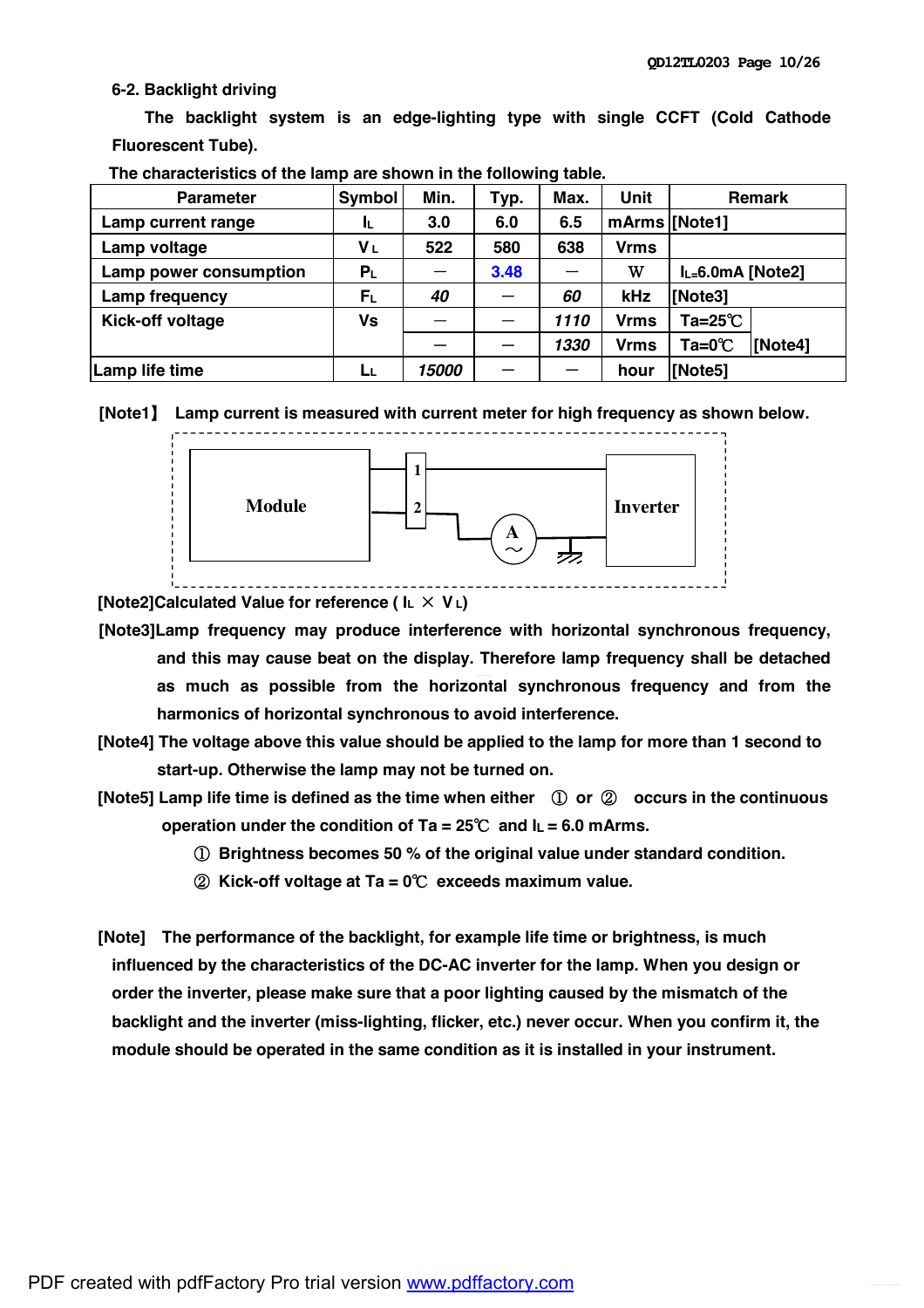# **7. Timing characteristics of LCD module input signals**

# **7-1. Timing characteristics**



# ( **Vertical** )

| (symbol)<br>Item                      | Min.         | Typ.   | Max. | <b>Unit</b> | <b>Remark</b>   |
|---------------------------------------|--------------|--------|------|-------------|-----------------|
| Vsync cycle $(T_{VA})$                |              | 16.667 |      | ms          | <b>Negative</b> |
|                                       | 808          | 816    | 900  | line        |                 |
| Blanking period $(T_{VB})$            | 8            | 16     | 100  | line        |                 |
| Sync pulse width $(T_{VC})$           | 2            | 4      | 20   | line        |                 |
| Back porch $(T_{VD})$                 | $\mathbf{2}$ | 8      | 80   | line        |                 |
| Sync pulse width + Back               | 4            | 12     | 100  | line        |                 |
| porch $(T_{\text{VC}}+T_{\text{VD}})$ |              |        |      |             |                 |
| Active display area $(T_{VE})$        | 800          | 800    | 800  | line        |                 |
| Front porch $(T_{VF})$                | 2            | 4      | 80   | line        |                 |

#### **( Horizontal )**

| Item (symbol)                  | Min. | Typ.  | Max. | <b>Unit</b> | <b>Remark</b>   |  |  |  |
|--------------------------------|------|-------|------|-------------|-----------------|--|--|--|
| Hsync cycle $(T_{HA})$         |      | 20.44 |      | $\mu$ S     | <b>Negative</b> |  |  |  |
|                                | 1340 | 1408  | 1600 | clock       |                 |  |  |  |
| Blanking period $(T_{HB})$     | 60   | 128   | 320  | clock       |                 |  |  |  |
| Sync pulse width $(T_{HC})$    | 16   | 32    | 48   | clock       |                 |  |  |  |
| Back porch $(T_{HD})$          | 20   | 75    | 180  | clock       |                 |  |  |  |
| Sync pulse width + Back        | 36   | 107   | 228  | clock       |                 |  |  |  |
| porch $(T_{HC} + T_{HD})$      |      |       |      |             |                 |  |  |  |
| Active display area $(T_{HE})$ | 1280 | 1280  | 1280 | clock       |                 |  |  |  |
| Front porch $(T_{HF})$         | 8    | 21    | 180  | clock       |                 |  |  |  |
| (Clock)                        |      |       |      |             |                 |  |  |  |
| Item                           | Min. | Typ.  | Max. | Unit        | <b>Remark</b>   |  |  |  |

**[Note] In case of lower frequency, the deterioration of display quality, flicker etc., may be occurred.** 

**Frequency** | 60 | 68.9 | 80 | MHz | [Note1]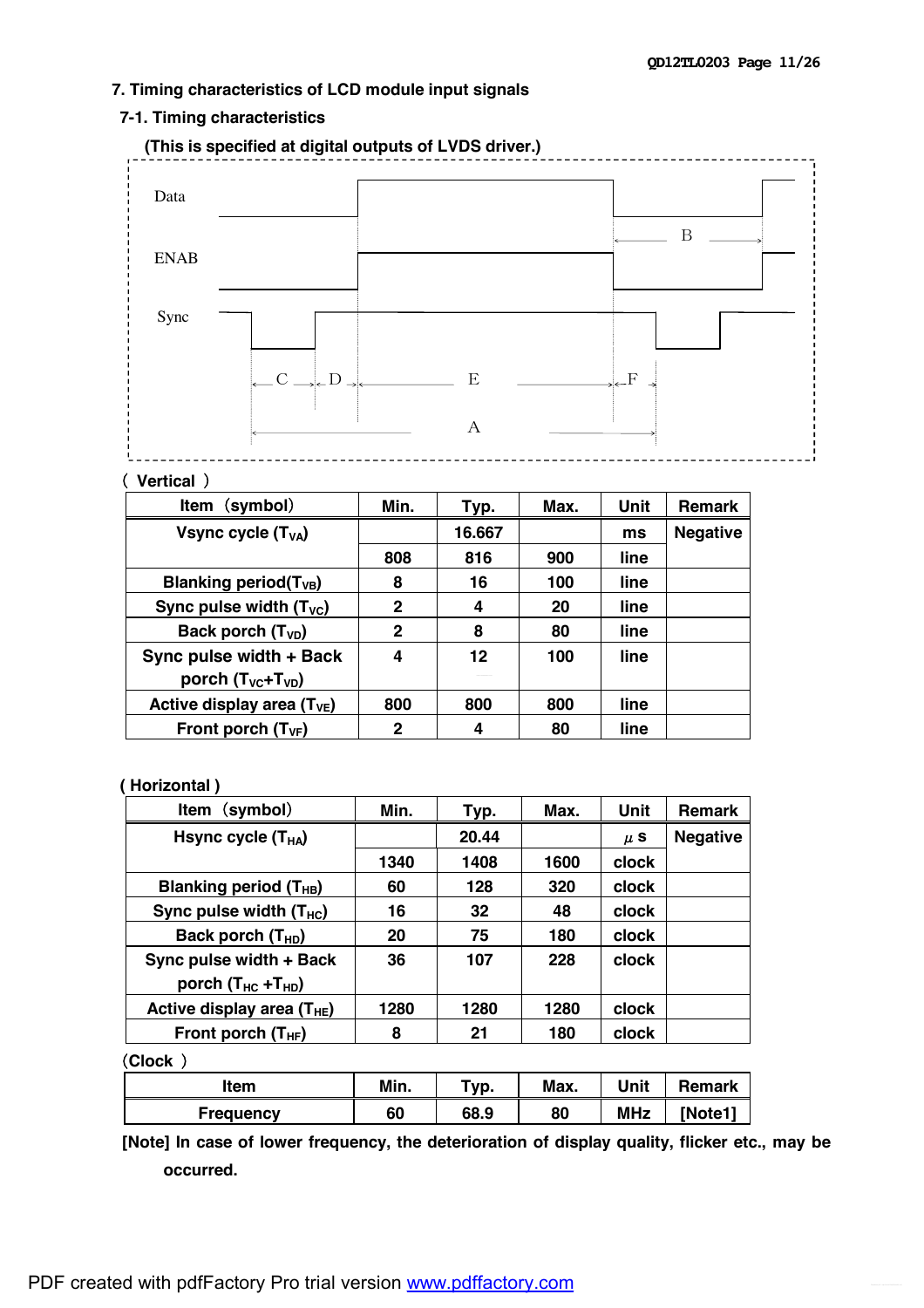

#### **7-2. Input Data Signals and Display Position on the screen**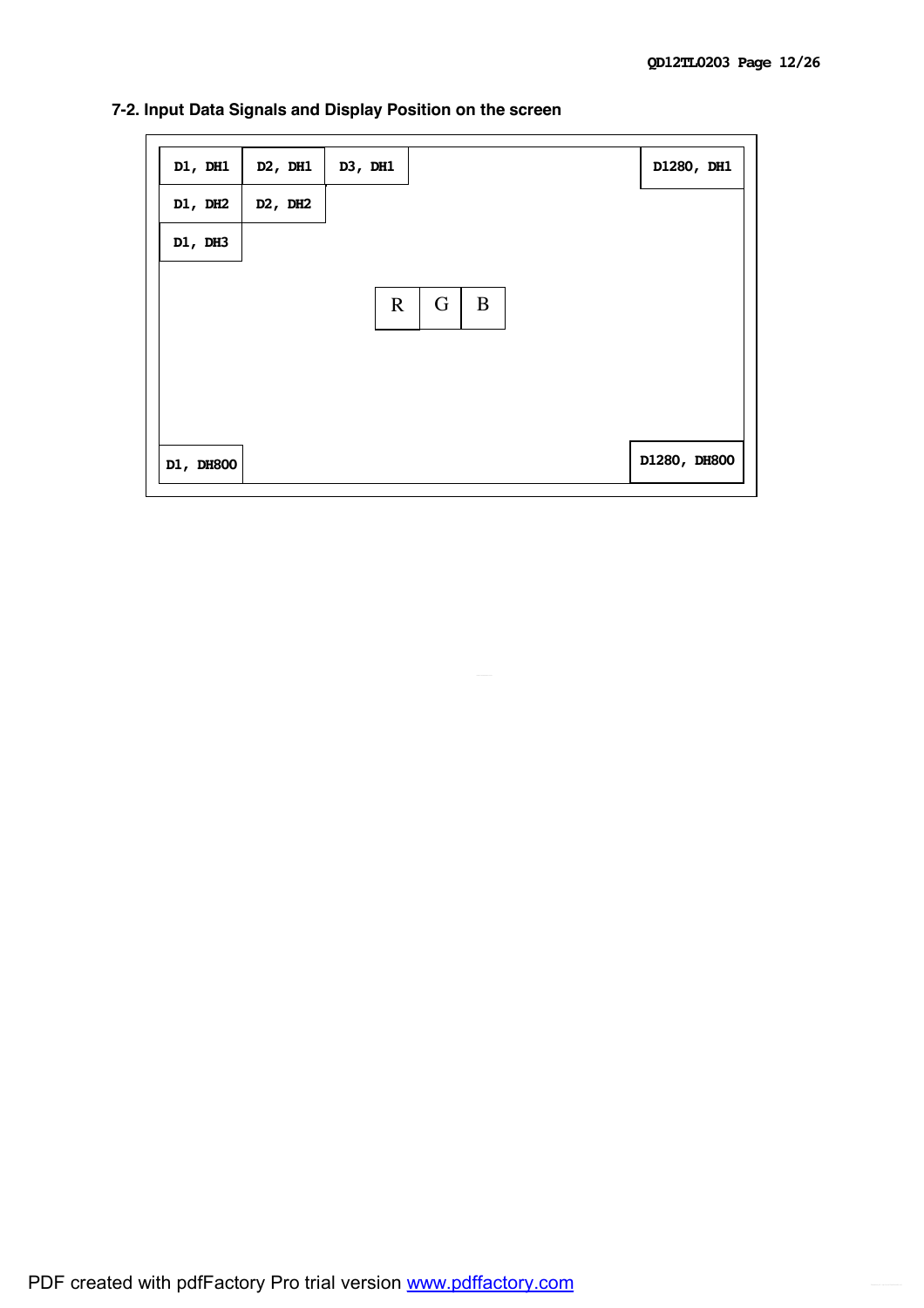|  |  |  |  |  |  |  |  |  | 8. Input Signals, Basic Display Colors and Gray Scale of Each Color |
|--|--|--|--|--|--|--|--|--|---------------------------------------------------------------------|
|--|--|--|--|--|--|--|--|--|---------------------------------------------------------------------|

|                          | Colors &          |                          |                |             |                |                  |                  |             |                  |             | Data signal      |                  |                |                  |                  |             |           |             |             |                  |
|--------------------------|-------------------|--------------------------|----------------|-------------|----------------|------------------|------------------|-------------|------------------|-------------|------------------|------------------|----------------|------------------|------------------|-------------|-----------|-------------|-------------|------------------|
|                          | <b>Gray scale</b> | Gray                     | R <sub>0</sub> | R1          | R <sub>2</sub> | R <sub>3</sub>   | R <sub>4</sub>   | <b>R5</b>   | G <sub>0</sub>   | G1          | G <sub>2</sub>   | G <sub>3</sub>   | G <sub>4</sub> | G <sub>5</sub>   | <b>B0</b>        | <b>B1</b>   | <b>B2</b> | <b>B3</b>   | <b>B4</b>   | <b>B5</b>        |
|                          |                   | <b>Scale</b>             |                |             |                |                  |                  |             |                  |             |                  |                  |                |                  |                  |             |           |             |             |                  |
|                          | <b>Black</b>      | $\overline{\phantom{0}}$ | $\bf{0}$       | $\bf{0}$    | $\mathbf 0$    | $\mathbf 0$      | $\bf{0}$         | $\mathbf 0$ | $\mathbf 0$      | $\pmb{0}$   | $\mathbf 0$      | $\bf{0}$         | $\bf{0}$       | $\pmb{0}$        | $\pmb{0}$        | $\bf{0}$    | $\bf{0}$  | $\pmb{0}$   | $\mathbf 0$ | $\pmb{0}$        |
|                          | <b>Blue</b>       |                          | $\mathbf 0$    | $\bf{0}$    | $\pmb{0}$      | 0                | $\bf{0}$         | $\bf{0}$    | $\mathbf 0$      | $\bf{0}$    | $\bf{0}$         | $\bf{0}$         | $\bf{0}$       | $\bf{0}$         | 1                | 1           | 1         | 1           | 1           | 1                |
|                          | Green             |                          | $\mathbf 0$    | $\mathbf 0$ | $\pmb{0}$      | $\pmb{0}$        | $\boldsymbol{0}$ | $\mathbf 0$ | 1                | 1           | 1                | 1                | 1              | 1                | $\bf{0}$         | $\bf{0}$    | $\bf{0}$  | $\pmb{0}$   | 0           | $\pmb{0}$        |
| <b>Basic Color</b>       | Cyan              |                          | $\mathbf 0$    | $\bf{0}$    | $\pmb{0}$      | $\pmb{0}$        | $\boldsymbol{0}$ | $\bf{0}$    | 1                | 1           | 1                | 1                | 1              | 1                | 1                | 1           | 1         | 1           | 1           | 1                |
|                          | <b>Red</b>        | —                        | 1              | 1           | 1              | 1                | 1                | 1           | $\bf{0}$         | $\pmb{0}$   | $\bf{0}$         | $\pmb{0}$        | $\bf{0}$       | $\bf{0}$         | $\pmb{0}$        | $\bf{0}$    | $\bf{0}$  | $\pmb{0}$   | $\bf{0}$    | $\pmb{0}$        |
|                          | <b>Magenta</b>    |                          | 1              | 1           | 1              | 1                | 1                | 1           | $\bf{0}$         | $\bf{0}$    | $\bf{0}$         | $\pmb{0}$        | $\bf{0}$       | $\bf{0}$         | 1                | 1           | 1         | 1           | 1           | 1                |
|                          | Yellow            |                          | 1              | 1           | 1              | 1                | 1                | 1           | 1                | 1           | 1                | 1                | 1              | 1                | 0                | $\bf{0}$    | $\bf{0}$  | $\mathbf 0$ | 0           | $\pmb{0}$        |
|                          | White             |                          | 1              | 1           | 1              | 1                | 1                | 1           | 1                | 1           | 1                | 1                | 1              | 1                | 1                | 1           | 1         | 1           | 1           | 1                |
|                          | <b>Black</b>      | GS <sub>0</sub>          | $\bf{0}$       | $\bf{0}$    | $\pmb{0}$      | 0                | $\boldsymbol{0}$ | $\bf{0}$    | $\pmb{0}$        | $\bf{0}$    | $\bf{0}$         | $\bf{0}$         | $\bf{0}$       | $\bf{0}$         | 0                | $\bf{0}$    | $\bf{0}$  | $\pmb{0}$   | $\bf{0}$    | $\pmb{0}$        |
|                          | æ                 | GS1                      | 1              | $\mathbf 0$ | $\pmb{0}$      | $\pmb{0}$        | $\boldsymbol{0}$ | $\bf{0}$    | $\pmb{0}$        | $\pmb{0}$   | $\pmb{0}$        | $\pmb{0}$        | $\bf{0}$       | $\pmb{0}$        | $\pmb{0}$        | $\bf{0}$    | $\bf{0}$  | $\pmb{0}$   | $\mathbf 0$ | $\pmb{0}$        |
|                          | <b>Darker</b>     | GS <sub>2</sub>          | $\bf{0}$       | 1           | $\pmb{0}$      | 0                | $\bf{0}$         | $\bf{0}$    | $\mathbf 0$      | 0           | $\mathbf 0$      | $\bf{0}$         | $\bf{0}$       | $\pmb{0}$        | $\pmb{0}$        | 0           | $\bf{0}$  | $\pmb{0}$   | $\mathbf 0$ | $\mathbf 0$      |
| <b>Gray Scale of Red</b> | æ                 |                          |                |             |                |                  |                  |             |                  |             |                  |                  |                |                  |                  |             |           |             |             |                  |
|                          |                   |                          |                |             |                |                  |                  |             |                  |             |                  |                  |                |                  |                  |             |           |             |             |                  |
|                          | <b>Brighter</b>   | <b>GS61</b>              | 1              | $\mathbf 0$ | 1              | 1                | 1                | 1           | $\bf{0}$         | 0           | $\bf{0}$         | 0                | 0              | $\bf{0}$         | $\bf{0}$         | $\bf{0}$    | $\bf{0}$  | $\bf{0}$    | $\bf{0}$    | $\boldsymbol{0}$ |
|                          |                   | <b>GS62</b>              | $\bf{0}$       | 1           | 1              | 1                | 1                | 1           | $\boldsymbol{0}$ | 0           | $\bf{0}$         | $\pmb{0}$        | $\bf{0}$       | $\pmb{0}$        | $\pmb{0}$        | $\bf{0}$    | $\bf{0}$  | 0           | 0           | 0                |
|                          | Red               | <b>GS63</b>              | 1              | 1           | 1              | 1                | 1                | 1           | $\mathbf 0$      | $\pmb{0}$   | $\mathbf 0$      | $\bf{0}$         | $\bf{0}$       | $\pmb{0}$        | $\pmb{0}$        | $\bf{0}$    | $\pmb{0}$ | $\pmb{0}$   | $\bf{0}$    | $\mathbf 0$      |
|                          | <b>Black</b>      | GS <sub>0</sub>          | $\bf{0}$       | $\mathbf 0$ | $\pmb{0}$      | $\bf{0}$         | $\boldsymbol{0}$ | $\bf{0}$    | $\pmb{0}$        | $\mathbf 0$ | $\bf{0}$         | $\pmb{0}$        | $\bf{0}$       | $\pmb{0}$        | $\pmb{0}$        | $\bf{0}$    | $\bf{0}$  | $\pmb{0}$   | 0           | $\pmb{0}$        |
|                          | æ                 | GS1                      | $\mathbf 0$    | $\bf{0}$    | $\pmb{0}$      | 0                | $\bf{0}$         | $\bf{0}$    | 1                | $\bf{0}$    | $\pmb{0}$        | $\bf{0}$         | $\bf{0}$       | $\pmb{0}$        | $\pmb{0}$        | $\bf{0}$    | $\bf{0}$  | $\pmb{0}$   | 0           | $\pmb{0}$        |
| Gray Scale o             | <b>Darker</b>     | GS <sub>2</sub>          | $\bf{0}$       | $\bf{0}$    | $\pmb{0}$      | $\bf{0}$         | $\bf{0}$         | 0           | 0                | 1           | $\mathbf 0$      | $\pmb{0}$        | $\bf{0}$       | $\boldsymbol{0}$ | 0                | $\mathbf 0$ | $\bf{0}$  | $\pmb{0}$   | $\bf{0}$    | $\pmb{0}$        |
|                          | æ                 |                          |                |             |                |                  |                  |             |                  |             |                  |                  |                |                  |                  |             |           |             |             |                  |
|                          |                   |                          |                |             |                |                  |                  |             |                  |             |                  |                  |                |                  |                  |             |           |             |             |                  |
| <u>f Green</u>           | <b>Brighter</b>   | <b>GS61</b>              | 0              | $\bf{0}$    | $\pmb{0}$      | 0                | $\bf{0}$         | $\bf{0}$    | 1                | $\bf{0}$    | 1                | 1                | 1              | 1                | $\boldsymbol{0}$ | $\bf{0}$    | $\pmb{0}$ | $\pmb{0}$   | 0           | 0                |
|                          |                   | <b>GS62</b>              | $\bf{0}$       | $\pmb{0}$   | $\pmb{0}$      | $\boldsymbol{0}$ | $\boldsymbol{0}$ | $\bf{0}$    | $\pmb{0}$        | 1           | 1                | 1                | 1              | $\blacksquare$   | $\bf{0}$         | $\pmb{0}$   | $\pmb{0}$ | $\pmb{0}$   | 0           | $\mathbf 0$      |
|                          | Green             | <b>GS63</b>              | $\mathbf 0$    | $\pmb{0}$   | $\pmb{0}$      | $\pmb{0}$        | $\boldsymbol{0}$ | $\bf{0}$    | 1                | 1           | 1                | 1                | 1              | 1                | $\pmb{0}$        | $\bf{0}$    | $\pmb{0}$ | $\pmb{0}$   | 0           | $\boldsymbol{0}$ |
|                          | <b>Black</b>      | GS <sub>0</sub>          | $\pmb{0}$      | $\pmb{0}$   | $\pmb{0}$      | $\pmb{0}$        | $\boldsymbol{0}$ | $\bf{0}$    | $\pmb{0}$        | $\pmb{0}$   | $\pmb{0}$        | $\boldsymbol{0}$ | $\pmb{0}$      | $\pmb{0}$        | $\pmb{0}$        | $\pmb{0}$   | $\pmb{0}$ | $\pmb{0}$   | $\pmb{0}$   | $\pmb{0}$        |
|                          | æ                 | GS1                      | $\mathbf 0$    | $\pmb{0}$   | $\pmb{0}$      | $\pmb{0}$        | $\pmb{0}$        | $\bf{0}$    | $\pmb{0}$        | $\pmb{0}$   | $\pmb{0}$        | $\pmb{0}$        | $\pmb{0}$      | $\pmb{0}$        | 1                | $\mathbf 0$ | $\pmb{0}$ | $\pmb{0}$   | $\pmb{0}$   | $\pmb{0}$        |
|                          | <b>Darker</b>     | GS <sub>2</sub>          | $\mathbf 0$    | $\pmb{0}$   | $\pmb{0}$      | $\pmb{0}$        | $\boldsymbol{0}$ | $\bf{0}$    | $\pmb{0}$        | $\pmb{0}$   | $\pmb{0}$        | $\boldsymbol{0}$ | $\pmb{0}$      | $\pmb{0}$        | $\pmb{0}$        | 1           | $\pmb{0}$ | $\pmb{0}$   | $\pmb{0}$   | $\pmb{0}$        |
|                          | æ                 |                          |                |             |                |                  |                  |             |                  |             |                  |                  |                |                  |                  |             |           |             |             |                  |
|                          |                   |                          |                |             |                |                  |                  |             |                  |             |                  |                  |                |                  |                  |             |           |             |             |                  |
| Gray Scale of Blue       | <b>Brighter</b>   | <b>GS61</b>              | $\bf{0}$       | $\pmb{0}$   | $\pmb{0}$      | $\pmb{0}$        | $\boldsymbol{0}$ | $\bf{0}$    | $\pmb{0}$        | $\pmb{0}$   | $\pmb{0}$        | $\pmb{0}$        | $\pmb{0}$      | $\pmb{0}$        | 1                | $\bf{0}$    | 1         | 1           | 1           | 1                |
|                          |                   | <b>GS62</b>              | $\mathbf 0$    | $\pmb{0}$   | $\pmb{0}$      | $\mathbf 0$      | $\boldsymbol{0}$ | $\bf{0}$    | $\pmb{0}$        | $\pmb{0}$   | $\boldsymbol{0}$ | $\pmb{0}$        | $\pmb{0}$      | $\pmb{0}$        | $\pmb{0}$        | 1           | 1         | 1           | 1           | $\mathbf{1}$     |
|                          | <b>Blue</b>       | <b>GS63</b>              | $\bf{0}$       | $\mathbf 0$ | $\pmb{0}$      | $\pmb{0}$        | $\boldsymbol{0}$ | $\pmb{0}$   | $\pmb{0}$        | $\pmb{0}$   | $\pmb{0}$        | $\boldsymbol{0}$ | $\pmb{0}$      | $\pmb{0}$        | 1                | 1           | 1         | 1           | 1           | 1                |

**0 : Low level voltage, 1 : High level voltage** 

**Each basic color can be displayed in 64 gray scales from 6 bit data signals. According to the combination of total 18 bit data signals, the 262,144-color display can be achieved on the screen.**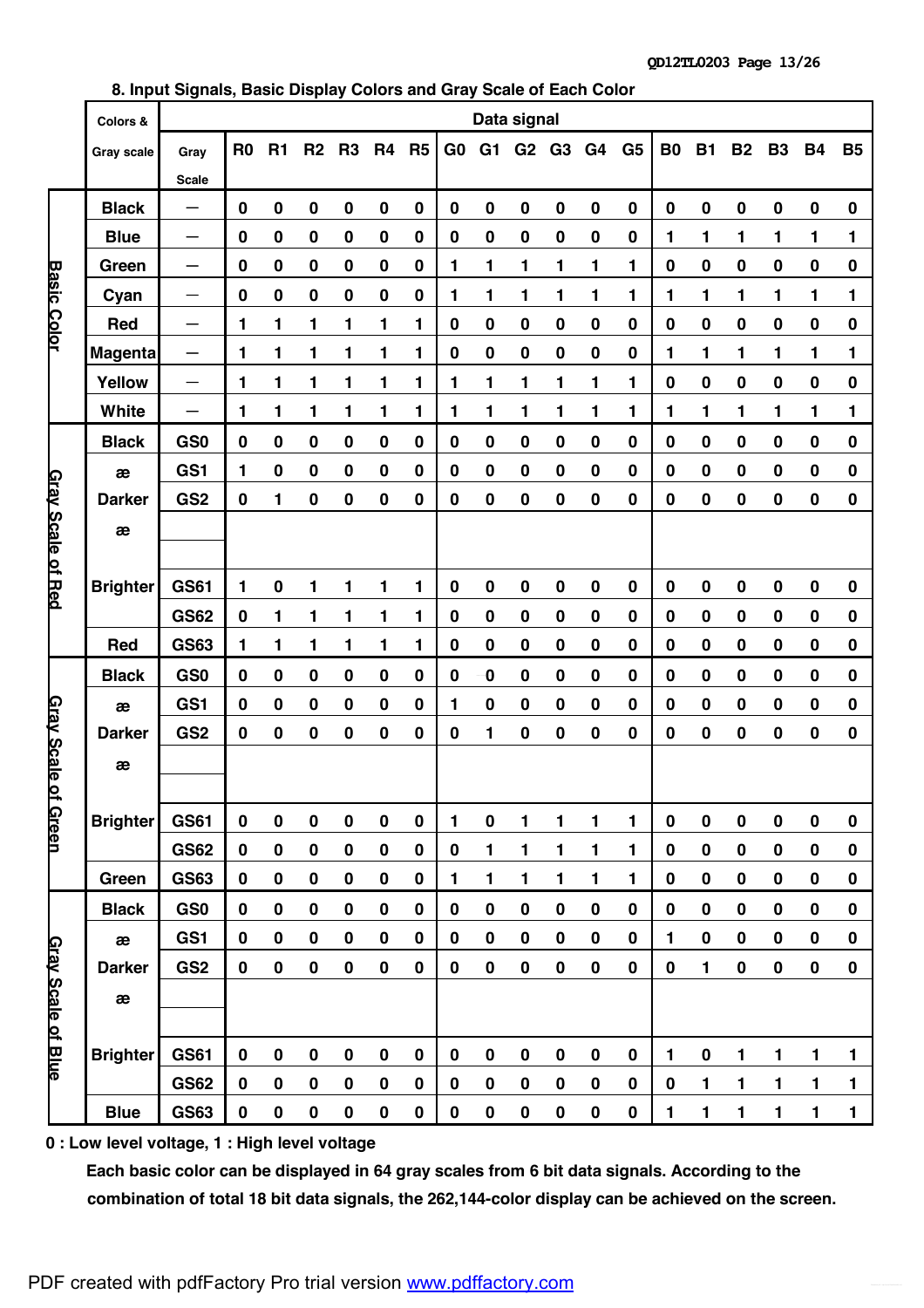# **9. EDID data structure**

This is the EDID (Extended Display Identification Data) data format to support displays as defined in the **VESA Plug & Display.** 

| <b>Byte</b>                      | <b>Byte</b>    | <b>Field Name and Comments</b>                          | Value          | Value    |  |  |
|----------------------------------|----------------|---------------------------------------------------------|----------------|----------|--|--|
| (decimal)                        | (hex)          |                                                         | (hex)          | (binary) |  |  |
| <b>Header</b>                    |                |                                                         |                |          |  |  |
| $\bf{0}$                         | $\bf{0}$       | <b>Header</b>                                           | 00             | 00000000 |  |  |
| 1                                | 1              | Header                                                  | FF             | 11111111 |  |  |
| $\mathbf{2}$                     | $\mathbf{2}$   | <b>Header</b>                                           | FF             | 11111111 |  |  |
| $\mathbf{3}$                     | $\mathbf{3}$   | <b>Header</b>                                           | FF             | 11111111 |  |  |
| 4                                | 4              | <b>Header</b>                                           | <b>FF</b>      | 11111111 |  |  |
| 5                                | 5              | <b>Header</b>                                           | <b>FF</b>      | 11111111 |  |  |
| $6\phantom{1}$                   | 6              | <b>Header</b>                                           | <b>FF</b>      | 11111111 |  |  |
| $\overline{7}$                   | $\overline{7}$ | <b>Header</b>                                           | 00             | 00000000 |  |  |
| Vender/Product ID / EDID Version |                |                                                         |                |          |  |  |
| 8                                | 8              | <b>EISA manufacturer code=QDS</b>                       | 44             | 01000100 |  |  |
| $\boldsymbol{9}$                 | 9              | <b>EISA manufacturer code (Compressed ASCII)</b>        | 93             | 10010011 |  |  |
| 10                               | 0A             | Product code (78) LSB                                   | 4E             | 01001110 |  |  |
| 11                               | 0B             | <b>MSB</b><br><b>Product code</b>                       | 00             | 00000000 |  |  |
| 12                               | 0 <sup>C</sup> | ID (32bit) Serial No (zero if not used)                 | 00             | 00000000 |  |  |
| 13                               | 0D             | ID (32bit) Serial No (zero if not used)                 | 00             | 00000000 |  |  |
| 14                               | 0E             | ID (32bit) Serial No (zero if not used)                 | 00             | 00000000 |  |  |
| 15                               | 0F             | ID (32bit) Serial No (zero if not used)                 | 00             | 00000000 |  |  |
| 16                               | 10             | <b>Week of manufacture</b>                              | 00             | 00000000 |  |  |
| 17                               | 11             | Year of manufacture - 1990 (ex. 2005-1990=15)           | 0F             | 00001111 |  |  |
| 18                               | 12             | <b>EDID structure version <math># = 1</math></b>        | 01             | 00000001 |  |  |
| 19                               | 13             | <b>EDID revision <math># = 3</math></b>                 | 03             | 00000011 |  |  |
| <b>Display Parameter</b>         |                |                                                         |                |          |  |  |
| 20                               | 14             | Video I/P definition = Digital I/P                      | 80             | 10000000 |  |  |
| 21                               | 15             | Max H image size (cm) = 26cm                            | <b>1A</b>      | 00011010 |  |  |
| 22                               | 16             | Max V image size (cm) =16cm                             | 10             | 00010000 |  |  |
| 23                               | 17             | Display gamma ( $2.2 \times 100$ ) -100                 | 01111000<br>78 |          |  |  |
| 24                               | 18             | <b>Features (no DPMS, Active off, RGB, timing BLK1)</b> | 0A             | 00001010 |  |  |
| <b>Panel Color Coordinates</b>   |                |                                                         |                |          |  |  |
| 25                               | 19             | Red/Green Low bits (RxRy/GxGy)                          | 3B             | 00111011 |  |  |
| 26                               | <b>1A</b>      | Blue/White Low bits (BxBy/WxWy)                         | 90             | 10010000 |  |  |
| 27                               | 1B             | 97<br><b>Red X</b><br>$Rx=0.59$<br>10010111             |                |          |  |  |
| 28                               | 1C             | <b>Red Y</b><br>$Ry = 0.343$                            | 57             | 01010111 |  |  |
| 29                               | 1D             | Green X Gx=0.295                                        | 4B             | 01001011 |  |  |
| 30                               | 1E             | Green Y Gy=0.558<br><b>8E</b><br>10001110               |                |          |  |  |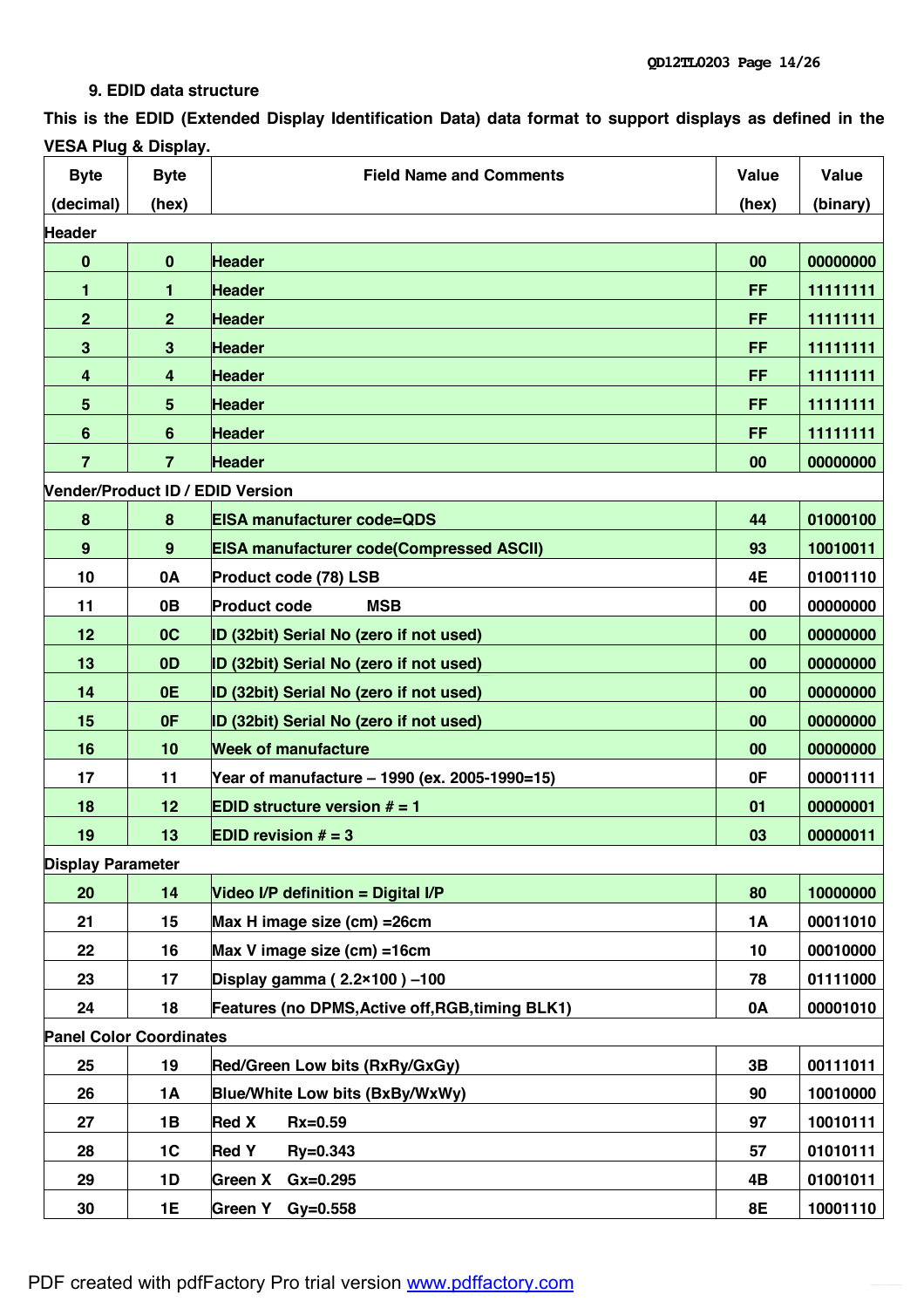**QD12TL0203 Page 15/26** 

| 31                         | 1F | <b>Blue X</b><br>Bx=0.163                |                  | 29 | 00101001 |
|----------------------------|----|------------------------------------------|------------------|----|----------|
| 32                         | 20 | <b>Blue Y</b><br>$By=0.15$               |                  | 26 | 00100110 |
| 33                         | 21 | <b>White X</b><br>$Wx = 0.313$           |                  | 50 | 01010000 |
| 34                         | 22 | <b>White Y</b><br>Wy=0.329               |                  | 54 | 01010100 |
| <b>Established Timings</b> |    |                                          |                  |    |          |
| 35                         | 23 | Established timings 1 (00h if not used)  |                  | 00 | 00000000 |
| 36                         | 24 | Established timings 2 (00h if not used)  |                  | 00 | 00000000 |
| <b>Standard Timing ID</b>  |    |                                          |                  |    |          |
| 37                         | 25 | Manufacturer's timings(00h if not used)  |                  | 00 | 00000000 |
| 38                         | 26 | Standard timing ID1 (01h if not used)    |                  | 01 | 00000001 |
| 39                         | 27 | Standard timing ID1 (01h if not used)    |                  | 01 | 00000001 |
| 40                         | 28 | Standard timing ID2 (01h if not used)    |                  | 01 | 00000001 |
| 41                         | 29 | Standard timing ID2 (01h if not used)    |                  | 01 | 00000001 |
| 42                         | 2A | Standard timing ID3 (01h if not used)    |                  | 01 | 00000001 |
| 43                         | 2B | Standard timing ID3 (01h if not used)    |                  | 01 | 00000001 |
| 44                         | 2C | Standard timing ID4 (01h if not used)    |                  | 01 | 00000001 |
| 45                         | 2D | Standard timing ID4 (01h if not used)    |                  | 01 | 00000001 |
| 46                         | 2E | Standard timing ID5 (01h if not used)    |                  | 01 | 00000001 |
| 47                         | 2F | Standard timing ID5 (01h if not used)    |                  | 01 | 00000001 |
| 48                         | 30 | Standard timing ID6 (01h if not used)    |                  | 01 | 00000001 |
| 49                         | 31 | Standard timing ID6 (01h if not used)    |                  | 01 | 00000001 |
| 50                         | 32 | Standard timing ID7 (01h if not used)    |                  | 01 | 00000001 |
| 51                         | 33 | Standard timing ID7 (01h if not used)    |                  | 01 | 00000001 |
| 52                         | 34 | Standard timing ID8 (01h if not used)    |                  | 01 | 00000001 |
| 53                         | 35 | Standard timing ID8 (01h if not used)    |                  | 01 | 00000001 |
| Timing Descriptor #1       |    |                                          |                  |    |          |
| 54                         | 36 | Pixel Clock(68.9M)/10,000 (LSB)          |                  | EA | 11101010 |
| 55                         | 37 | Pixel Clock(68.9M)/10,000 (MSB)          |                  | 1A | 00011010 |
| 56                         | 38 | Horizontal Active=1280 pixels            | (lower 8 bits)   | 00 | 00000000 |
| 57                         | 39 | Horizontal Blanking=128 pixels           | (lower 8bits)    | 80 | 10000000 |
| 58                         | 3A | Horizontal Active: Horizontal Blanking   | (upper 4:4 bits) | 50 | 01010000 |
| 59                         | 3B | Vertical Active =800 lines               | (lower 8bits)    | 20 | 00100000 |
| 60                         | 3C | Vertical Blanking=16 lines               | (lower 8bits)    | 10 | 00010000 |
| 61                         | 3D | <b>Vertical Active: Vertical Banking</b> | (upper 4:4 bits) | 30 | 00110000 |
| 62                         | 3E | Horizontal Sync.Offset =21 pixels        | (lower 8bits)    | 15 | 00010101 |
| 63                         | 3F | Horizontal Sync. Width=32 pixels         | (lower 8bits)    | 20 | 00100000 |
| 64                         | 40 | Vertical Sync. Offset: lines Sync. Width | (lower 4bits)    | 44 | 01000100 |
| 65                         | 41 | Horizontal/Vertical Sync Offset/Width    | (upper 2 bits)   | 00 | 00000000 |
| 66                         | 42 | Horizontal Image Size=261.12mm           | (lower 8 bits)   | 05 | 00000101 |
| 67                         | 43 | Vertical Image Size=163.2mm              | (lower 8 bits)   | A3 | 10100011 |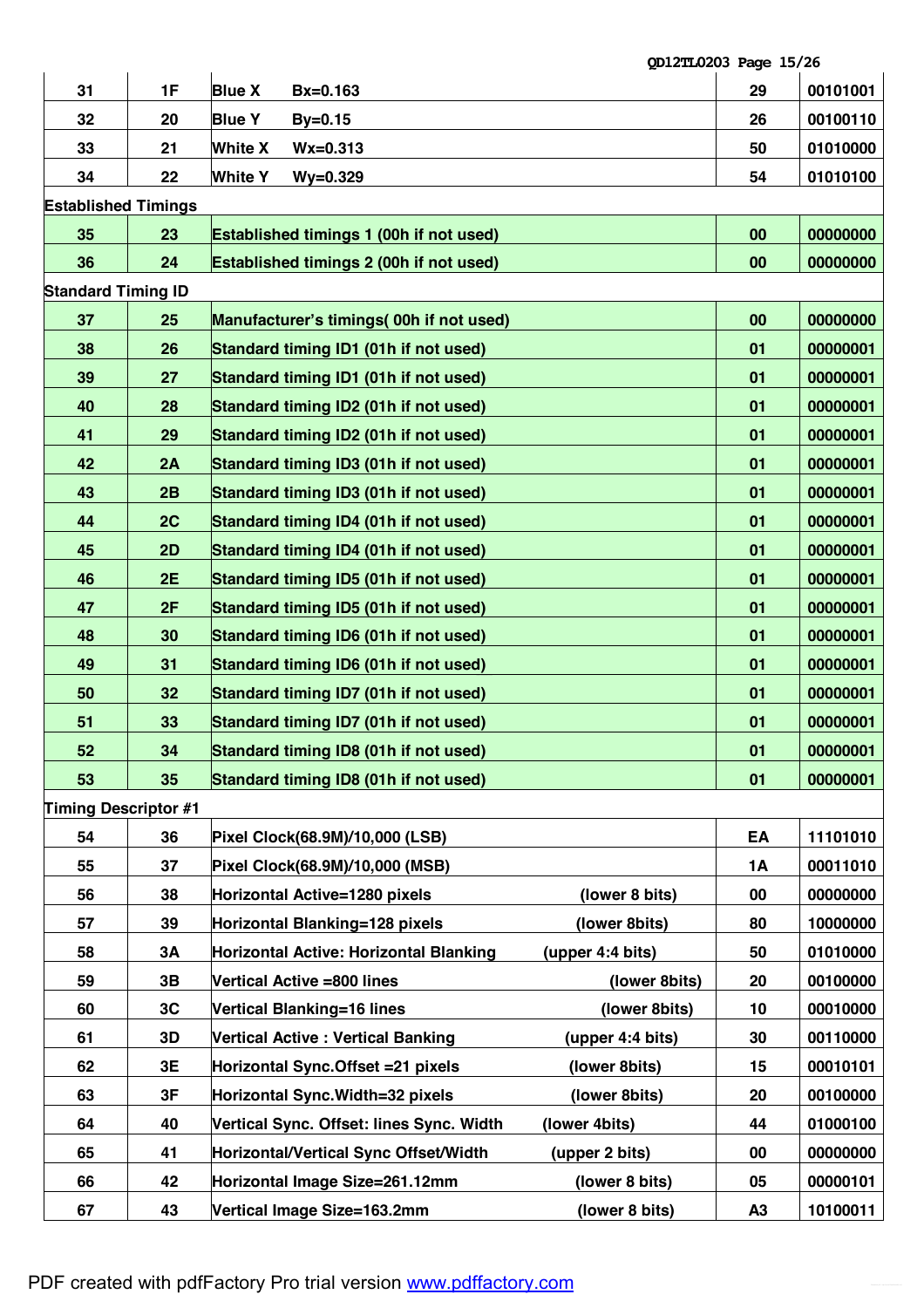**QD12TL0203 Page 16/26** 

| 68  | 44        | Horizontal: Vertical Image Size<br>(upper 4:4 bits)                 | 10             | 00010000 |
|-----|-----------|---------------------------------------------------------------------|----------------|----------|
| 69  | 45        | <b>Horizontal Border</b><br>(zero for internal LCD)                 | 00             | 00000000 |
| 70  | 46        | <b>Vertical Border</b><br>(zero for internal LCD)                   | 00             | 00000000 |
| 71  | 47        | Non-interlaced, Normal, no stereo, Separate sync, H/V pol negatives | 18             | 00011000 |
|     |           | Timing Descriptor #2 MANUFACTURER SPECIFIED RANGE TIMING Descriptor |                |          |
| 72  | 48        | Flag                                                                | 00             | 00000000 |
| 73  | 49        | Flag                                                                | 00             | 00000000 |
| 74  | 4A        | Flag                                                                | 00             | 00000000 |
| 75  | 4B        | Data Type Tag: Descriptor Defined by Manufacturer                   | 0F             | 00001111 |
| 76  | 4C        | Flag                                                                | 00             | 00000000 |
| 77  | 4D        | Value=HSPW min/2 (pixel clks)                                       | 08             | 00001000 |
| 78  | 4E        | Value=HSPW max/2 (pixel clks)                                       | 18             | 00011000 |
| 79  | 4F        | Value=Thbp min/2<br>(pixel clks)                                    | 12             | 00010010 |
| 80  | 50        | Value=Thbp max/2<br>(pixel clks)                                    | 72             | 01110010 |
| 81  | 51        | Value=VSPW min/2<br>(line pulses)                                   | 01             | 00000001 |
| 82  | 52        | Value=VSPW max/2<br>(line pulses)                                   | 0A             | 00001010 |
| 83  | 53        | Value=Tvbp min/2<br>(line pulses)                                   | 02             | 00000010 |
| 84  | 54        | Value=Tvbp max/2<br>(line pulses)                                   | 32             | 00110010 |
| 85  | 55        | Thp min=value*2+HA pixel clks (pixel clks)                          | 1E             | 00011110 |
| 86  | 56        | Thp max=value*2+HA pixel clks (pixel clks)                          | A <sub>0</sub> | 10100000 |
| 87  | 57        | Tvp min=value*2+VA lines                                            | 04             | 00000100 |
| 88  | 58        | Tvp max=value*2+VA lines                                            | 32             | 00110010 |
| 89  | 59        | <b>Module revision</b>                                              | 01             | 00000001 |
|     |           | Timing Descriptor #3 : ASCII String : Supplier Name                 |                |          |
| 90  | <b>5A</b> | Flag                                                                | 00             | 00000000 |
| 91  | 5B        | Flag                                                                | 00             | 00000000 |
| 92  | 5C        | Flag                                                                | 00             | 00000000 |
| 93  | <b>5D</b> | Data Type Tag: Module serial number                                 | <b>FE</b>      | 11111110 |
| 94  | <b>5E</b> | Flag                                                                | 00             | 00000000 |
| 95  | 5F        | <b>ASCII (Q)</b>                                                    | 51             | 01010001 |
| 96  | 60        | <b>ASCII (U)</b>                                                    | 55             | 01010101 |
| 97  | 61        | <b>ASCII (A)</b>                                                    | 41             | 01000001 |
| 98  | 62        | <b>ASCII (N)</b>                                                    | 4E             | 01001110 |
| 99  | 63        | <b>ASCII (T)</b>                                                    | 54             | 01010100 |
| 100 | 64        | <b>ASCII (A)</b>                                                    | 41             | 01000001 |
| 101 | 65        | <b>ASCII (D)</b>                                                    | 44             | 01000100 |
| 102 | 66        | <b>ASCII (I)</b>                                                    | 49             | 01001001 |
| 103 | 67        | <b>ASCII (S)</b>                                                    | 53             | 01010011 |
| 104 | 68        | <b>ASCII (P)</b>                                                    | 50             | 01010000 |
| 105 | 69        | <b>ASCII (L)</b>                                                    | 4C             | 01001100 |
|     |           |                                                                     |                |          |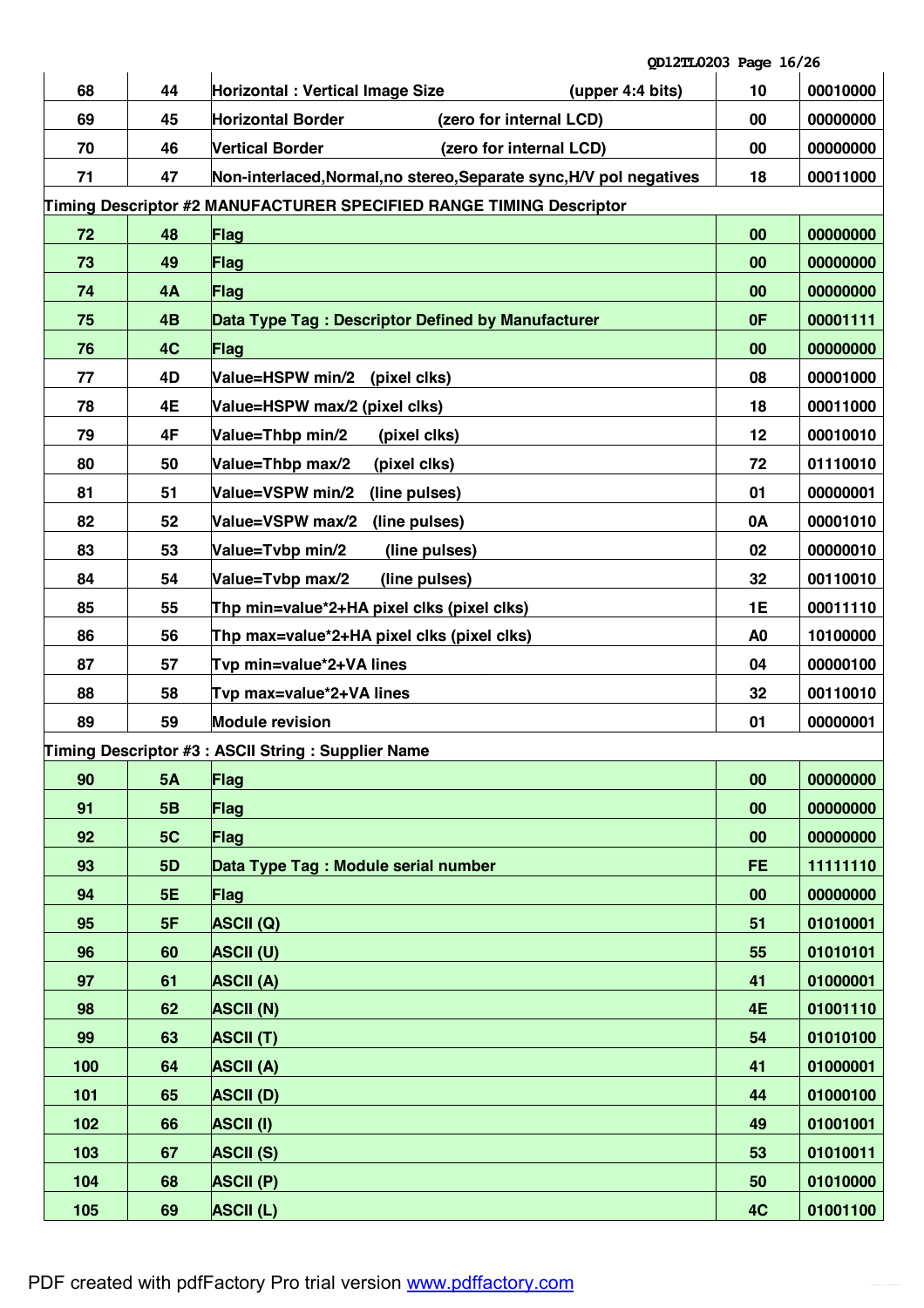|                                                  |           |                                      | QD12TL0203 Page 17/26 |          |  |  |  |  |
|--------------------------------------------------|-----------|--------------------------------------|-----------------------|----------|--|--|--|--|
| 106                                              | 6A        | <b>ASCII (A)</b>                     | 41                    | 01000001 |  |  |  |  |
| 107                                              | 6B        | <b>ASCII (Y)</b>                     | 59                    | 01011001 |  |  |  |  |
| Timing Descriptor #4 ASCII String : Supplier P/N |           |                                      |                       |          |  |  |  |  |
| 108                                              | 6C        | Flag                                 | 00                    | 00000000 |  |  |  |  |
| 109                                              | 6D        | Flag                                 | 00                    | 00000000 |  |  |  |  |
| 110                                              | 6E        | <b>Flag</b>                          | 00                    | 00000000 |  |  |  |  |
| 111                                              | 6F        | Data Type Tag: Module Name           | <b>FE</b>             | 11111110 |  |  |  |  |
| 112                                              | 70        | <b>Flag</b>                          | 00                    | 00000000 |  |  |  |  |
| 113                                              | 71        | Q                                    | 51                    | 01010001 |  |  |  |  |
| 114                                              | 72        | D                                    | 44                    | 01000100 |  |  |  |  |
| 115                                              | 73        |                                      | 31                    | 00110001 |  |  |  |  |
| 116                                              | 74        | 2                                    | 32                    | 00110010 |  |  |  |  |
| 117                                              | 75        | т                                    | 54                    | 01010100 |  |  |  |  |
| 118                                              | 76        |                                      | 4C                    | 01001100 |  |  |  |  |
| 119                                              | 77        | 0                                    | 30                    | 00110000 |  |  |  |  |
| 120                                              | 78        | 2                                    | 32                    | 00110010 |  |  |  |  |
| 121                                              | 79        | Product revision (ex :3)             | 33                    | 00110011 |  |  |  |  |
| 122                                              | <b>7A</b> | <b>Terminate with ASCII code 0Ah</b> | 0A                    | 00001010 |  |  |  |  |
| 123                                              | 7B        | Pad field with ASCII code 20h        | 20                    | 00100000 |  |  |  |  |
| 124                                              | 7C        | Pad field with ASCII code 20h        | 20                    | 00100000 |  |  |  |  |
| 125                                              | 7D        | Pad field with ASCII code 20h        | 20                    | 00100000 |  |  |  |  |
| 126                                              | 7E        | <b>Extension flag</b>                | 00                    | 00000000 |  |  |  |  |
| 127                                              | 7F        | <b>Checksum</b>                      | 36                    | 00110110 |  |  |  |  |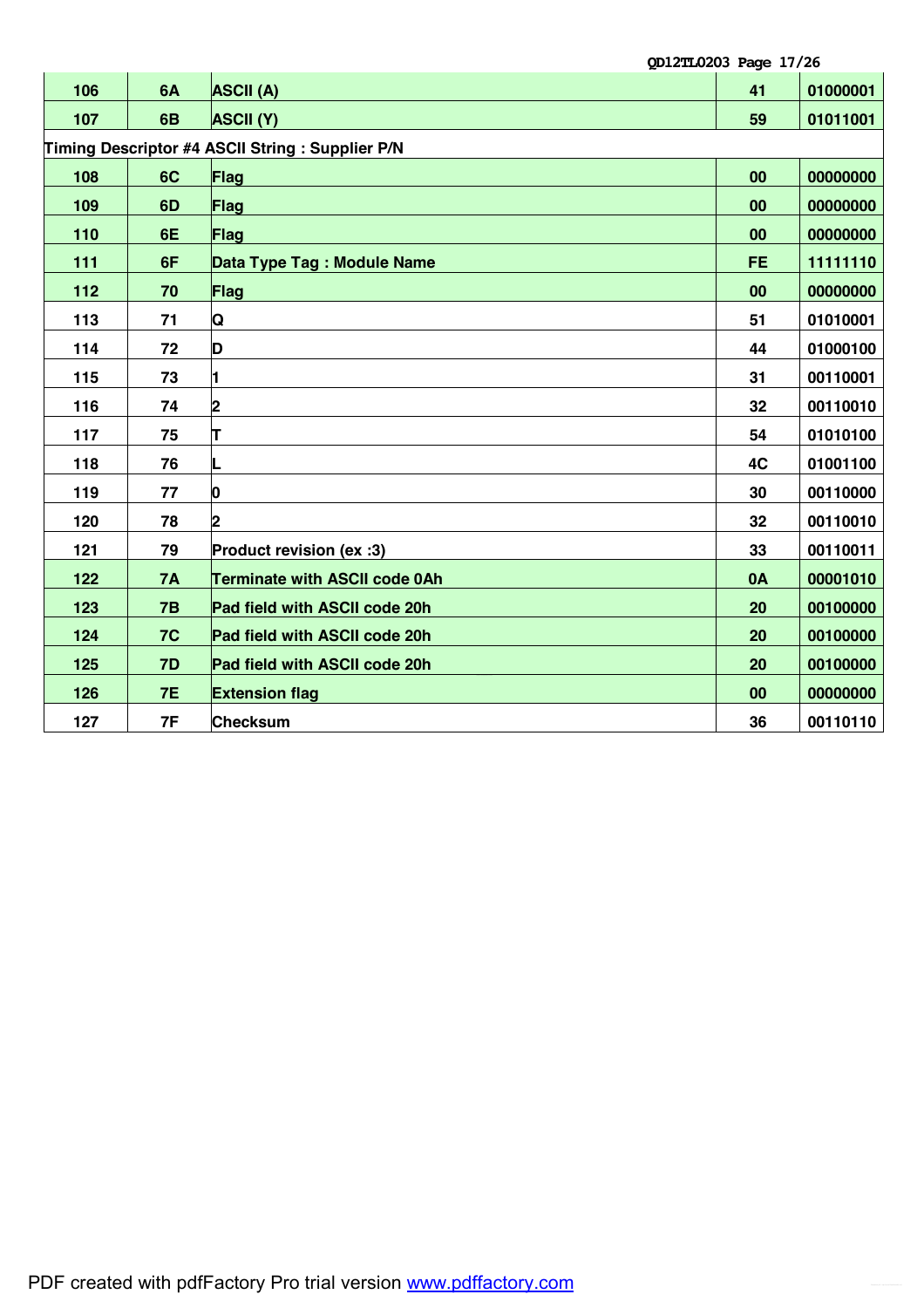# **10.Optical Characteristics**

**Ta=25**℃**, Vcc=+3.3V**

|                           | <b>Parameter</b>        | <b>Symbol</b> | <b>Condition</b>     | Min.  | Typ.  | Max.  | Unit | <b>Remark</b>                  |
|---------------------------|-------------------------|---------------|----------------------|-------|-------|-------|------|--------------------------------|
| <b>Viewing</b>            | Horizontal              | R, L          | CR>10                | 40    | 45    |       | Deg. | [Note $1,4$ ]                  |
| Angle                     | <b>Vertical</b>         | Up            |                      | 10    | 15    |       | Deg. |                                |
| Range                     |                         | Dn            |                      | 30    | 35    |       | Deg. |                                |
|                           | <b>Contrast ratio</b>   | C Rn          | $\theta = 0^{\circ}$ | 300   | 400   |       |      | [Note $2,4$ ]                  |
| <b>Response</b>           | <b>Rise</b>             | <b>Tr</b>     | $\theta = 0^{\circ}$ |       | 10    | 15    | ms   | [Note $3,4$ ]                  |
| <b>Time</b>               | Decay                   | Td            |                      |       | 15    | 20    | ms   |                                |
| <b>Chromaticity of</b>    |                         | Wx            |                      | 0.283 | 0.313 | 0.343 |      | [Note4]                        |
| <b>White</b>              |                         | <b>Wy</b>     |                      | 0.299 | 0.329 | 0.359 |      |                                |
| <b>Chromaticity of</b>    |                         | <b>Rx</b>     |                      | 0.560 | 0.590 | 0.620 |      | [Note4]                        |
| <b>Red</b>                |                         | <b>Ry</b>     |                      | 0.313 | 0.343 | 0.373 |      |                                |
| <b>Chromaticity of</b>    |                         | <b>Gx</b>     |                      | 0.265 | 0.295 | 0.325 |      | [Note4]                        |
| <b>Green</b>              |                         | <b>Gy</b>     |                      | 0.528 | 0.558 | 0.588 |      |                                |
| <b>Chromaticity of</b>    |                         | <b>Bx</b>     |                      | 0.133 | 0.163 | 0.193 |      | [Note4]                        |
| <b>Blue</b>               |                         | <b>By</b>     |                      | 0.120 | 0.150 | 0.180 |      |                                |
| <b>Luminance of white</b> |                         | YL2           | 5 points             | 165   | 185   |       |      | $\text{Cd/m}^2$ IL = 6.0 mArms |
| [Note5]                   |                         |               | <b>Center</b>        |       | 200   |       |      | $F_L = 55kHz$                  |
|                           |                         |               |                      |       |       |       |      |                                |
|                           | <b>White Uniformity</b> | $\delta$ W1   | 5 Points             |       |       | 1.3   |      | [Note5]                        |
|                           |                         | $\delta$ W2   | 13 points            |       |       | 1.53  |      |                                |

**The optical characteristics shall be measured in a dark room or equivalent state with the method shown in Fig.3.** 

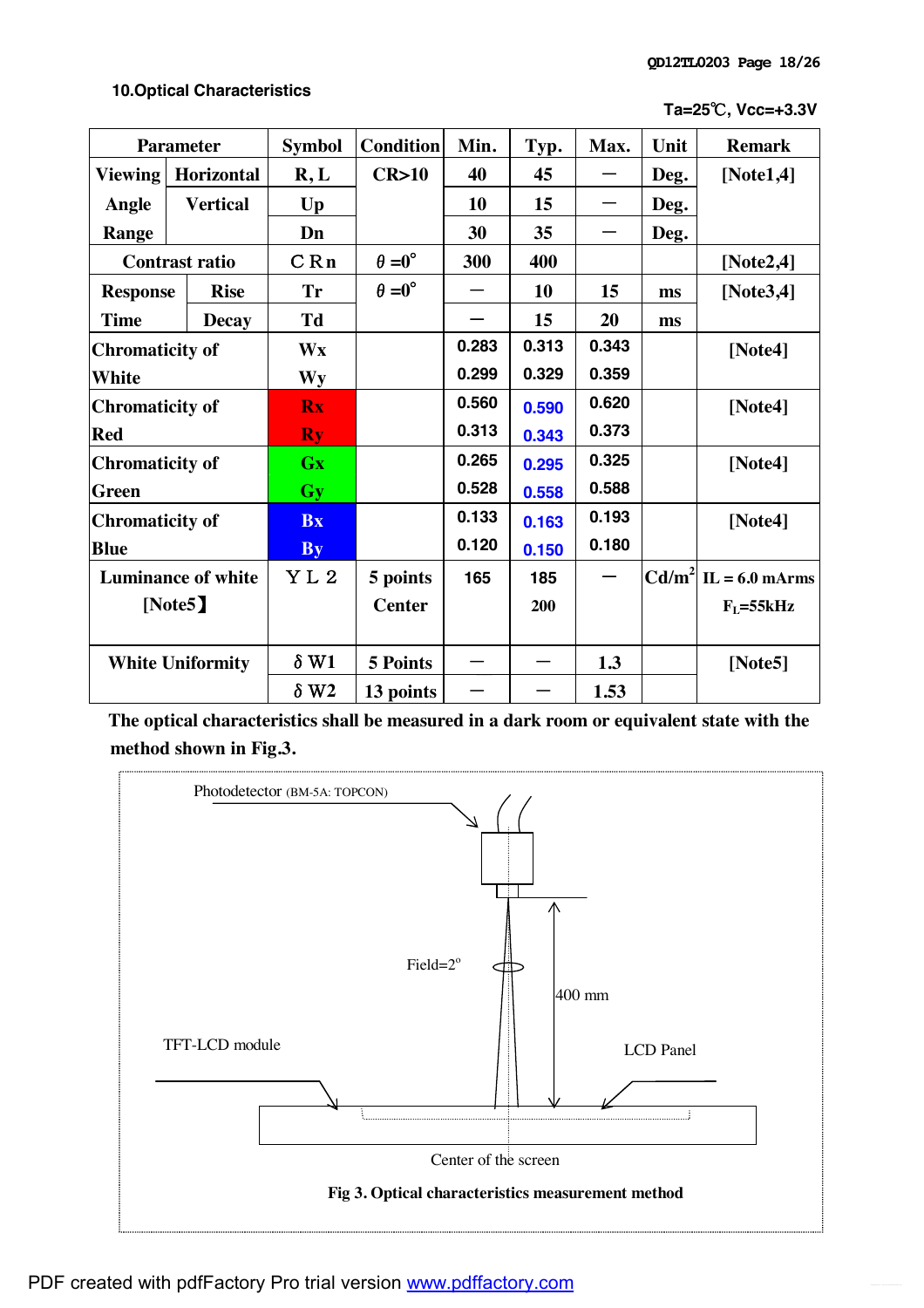

# **[Note3] Definition of response time:**

 **The response time is defined as the following figure and shall be measured by switching the input signal for "black" and "white" .** 



**[Note4] This shall be measured at center of the screen.** 

**[Note5] Definition of white uniformity:** 

 **Maximun Luminance of 5/13 points δw = Minimum Luminance of 5/13 points** 

**\*1) 5 Points are A~E** 

**\*1) 13 Points are A~M** 

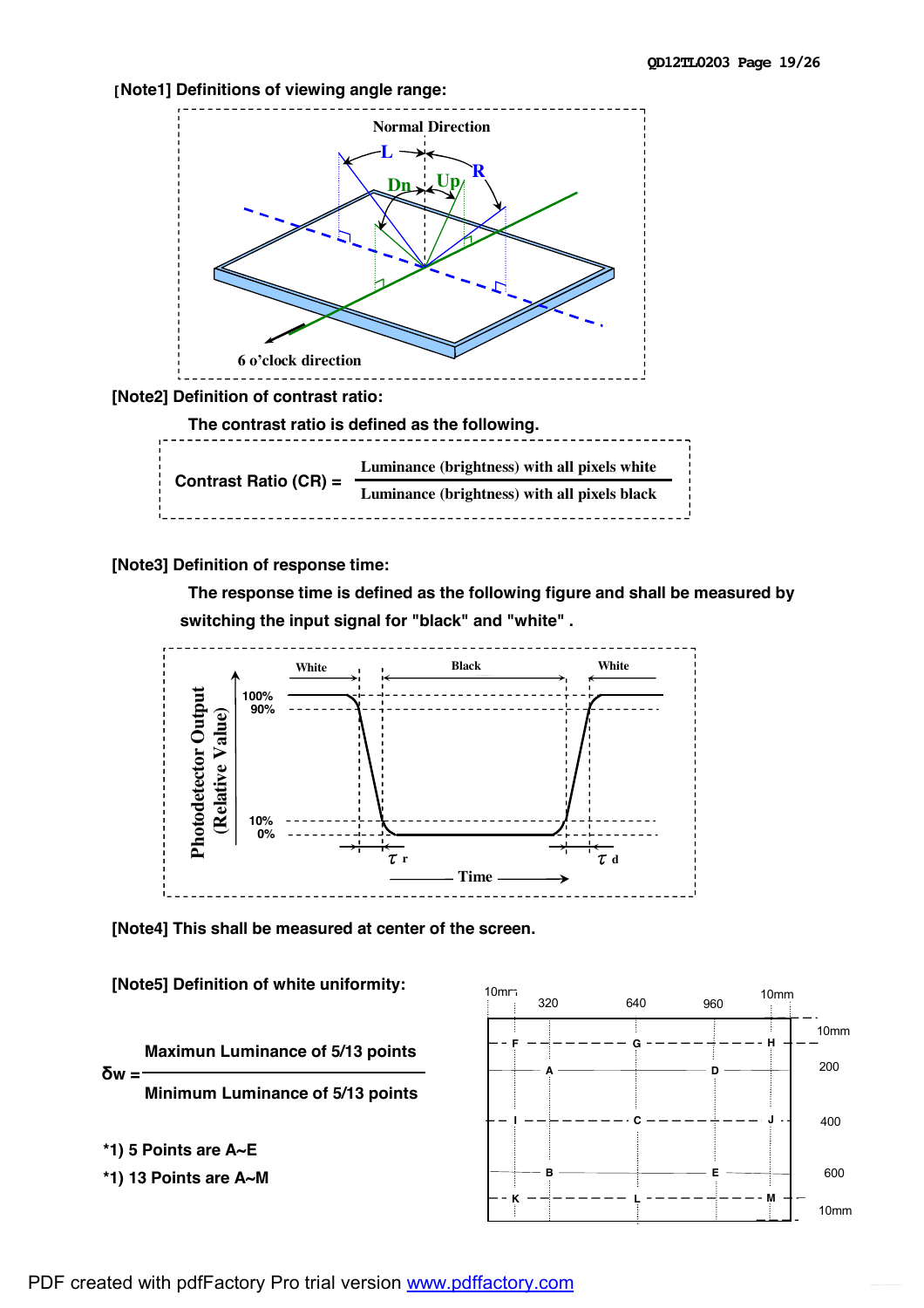**11. Display Quality** 

**The display quality of the color TFT-LCD module shall be in compliance with the Incoming Inspection Standard.** 

#### **12. Handling Precautions**

- **a) Be sure to turn off the power supply when inserting or disconnecting the cable.**
- **b) Be sure to design the cabinet so that the module can be installed without any extra stress such as warp or twist.**
- **c) Since the front polarizer is easily damaged, pay attention not to scratch it.**
- **d) Wipe off water drop immediately. Long contact with water may cause discoloration or spots.**
- **e) When the panel surface is soiled, wipe it with absorbent cotton or other soft cloth.**
- **f) Since the panel is made of glass, it may break or crack if dropped or bumped on hard surface. Handle with care.**
- **g) Since CMOS LSI is used in this module, take care of static electricity and injure the human earth when handling.**
- **h) Observe all other precautionary requirements in handling components.**
- **i) This module has its circuitry PCBs on the rear side and should be handled carefully in order not to be stressed.**
- **j) Laminated film is attached to the module surface to prevent it from being scratched. Peel the film off slowly just before the use with strict attention to electrostatic charges. Ionized air shall be blown over during the action. Blow off the 'dust' on the**  www.DataSheet.co.kr **polarizer by using an ionized nitrogen gun, etc..**
- **k) Cold cathode fluorescent lamp in LCD panel contains a small amount of mercurcy, please follow local ordinance or regulation for disposal.**
- **l) Mounting screw hole can stand torque 1.3~1.5 Kgf-cm.**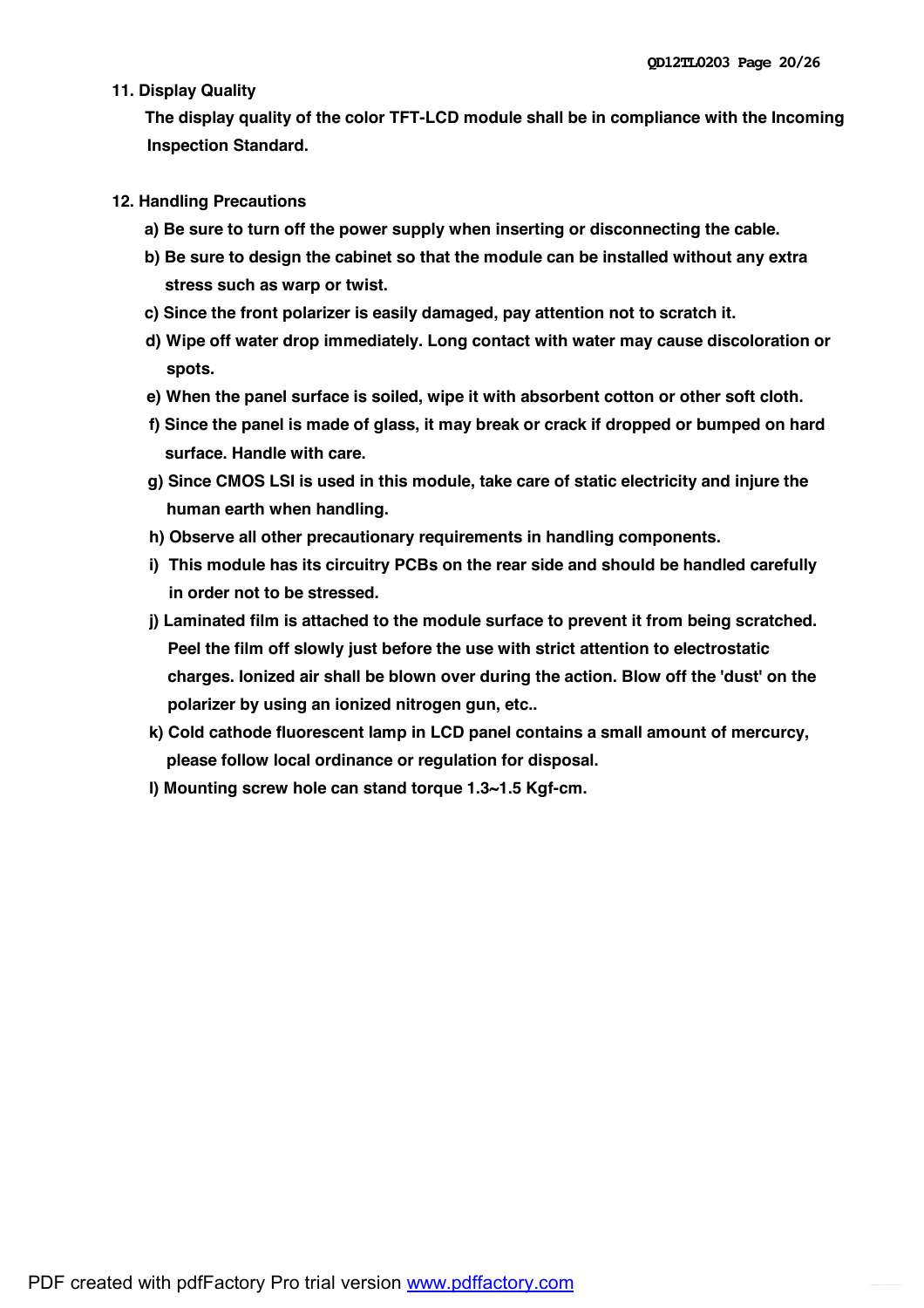| No.                     | <b>Test item</b>                 | <b>Conditions</b>                                           |
|-------------------------|----------------------------------|-------------------------------------------------------------|
| 1                       | High temperature storage test    | $Ta = 60 °C$<br>240h                                        |
| $\mathbf 2$             | Low temperature storage test     | $Ta = -25$ °C<br>240h                                       |
| 3                       | <b>High temperature</b>          | Ta = 40 °C; 90%RH 240h, (As remark #3)                      |
|                         | & High humidity operation test   | (No condensation)                                           |
| 4                       | High temperature operation test  | $Ta = 50 °C$<br>240h                                        |
|                         |                                  | (The panel temp. must be less than 60 $^{\circ}\text{C}$ )  |
| 5                       | Low temperature operation test   | $Ta = 0$ °C<br>240h                                         |
| 6                       | <b>Vibration test</b>            | Frequency : 10 $\sim$ 500 Hz, 1.5Grms                       |
|                         | (non - operating)                | Test period: 3hrs (1Hr for each of X, Y, Z)                 |
| $\overline{\mathbf{r}}$ | <b>Shock test</b>                | Max. Gravity: 220G                                          |
|                         | (Non-operating)                  | Pulse width: 2 ms, Half sine wave                           |
|                         |                                  | Direction: $\pm X, \pm Y, \pm Z$ ; Once for each direction. |
| 8                       | <b>Altitude test (Operating)</b> | 0-10000 feet (3048m) / -20 ℃/ +60 ℃ / 24hr                  |
| 9                       | Altitude test (Storage)          | 0-40000 feet (12192m) / 0 °C / +55 °C / 24hr                |

#### **13. Reliability test items**

**Remark:** 

- **(1) A failure is defined as the appearance of pixel failured on any color layer or the appearance of horizontal or vertical lines, bars etc.**
- **(2) Low temperature storage " Panel must return to operating temperature range prior to activation."**
- **(3) Hi temperature / Humidity test**

**Max.** wet-bulb temperature is less than 39°C ; At glass temperature high than 40 °C. **Temperature and relative humidity range is shown in the figure below.** 

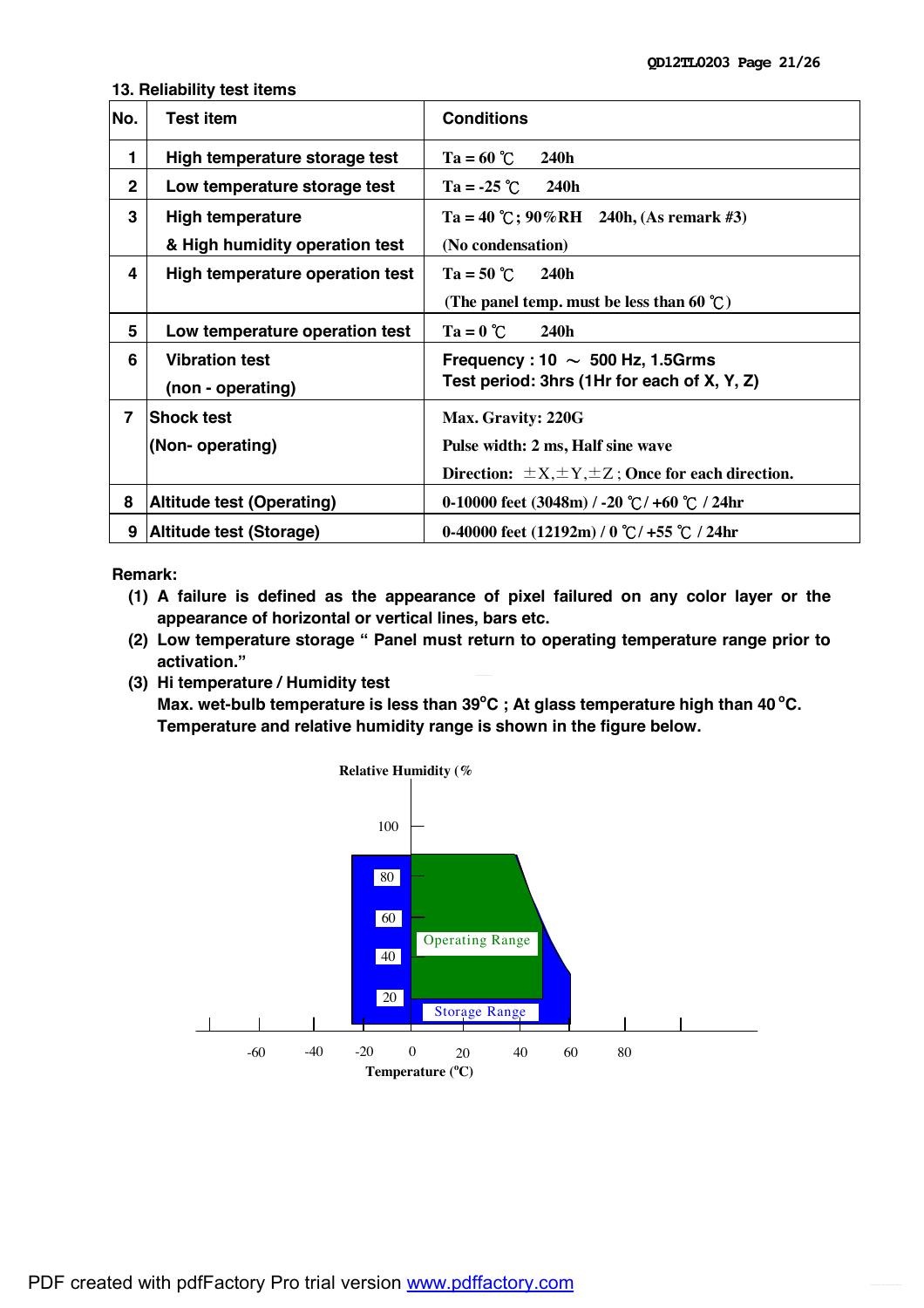#### **14. Others**

**1) Lot No. Label:** 



**Serial Number Bar Code**

- **2) Adjusting volume has been set optimally before shipment, so do not change any adjusted value. If adjusted value is changed, the specification may not be satisfied.**
- **3) Disassembling the module can cause permanent damage and should be strictly avoided.**
- **4) Please be careful since image retention may occur when a fixed pattern is displayed for a long time.**
- **5) If any problem occurs in relation to the description of this specification, it shall be resolved through discussion with spirit of cooperation.**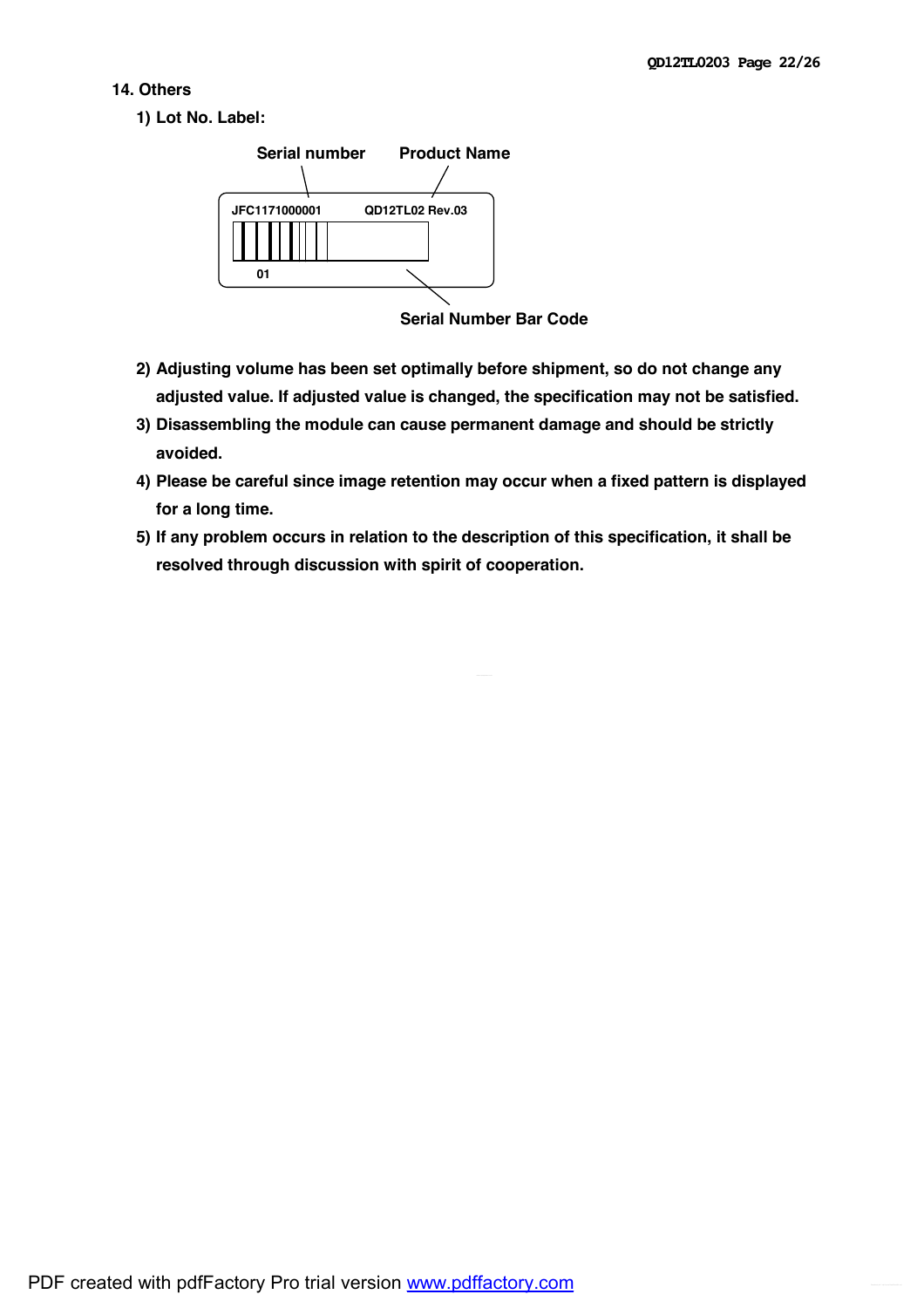**15. Packing form** 



包装爆炸圖(1)

PDF created with pdfFactory Pro trial version [www.pdffactory.com](http://www.pdffactory.com)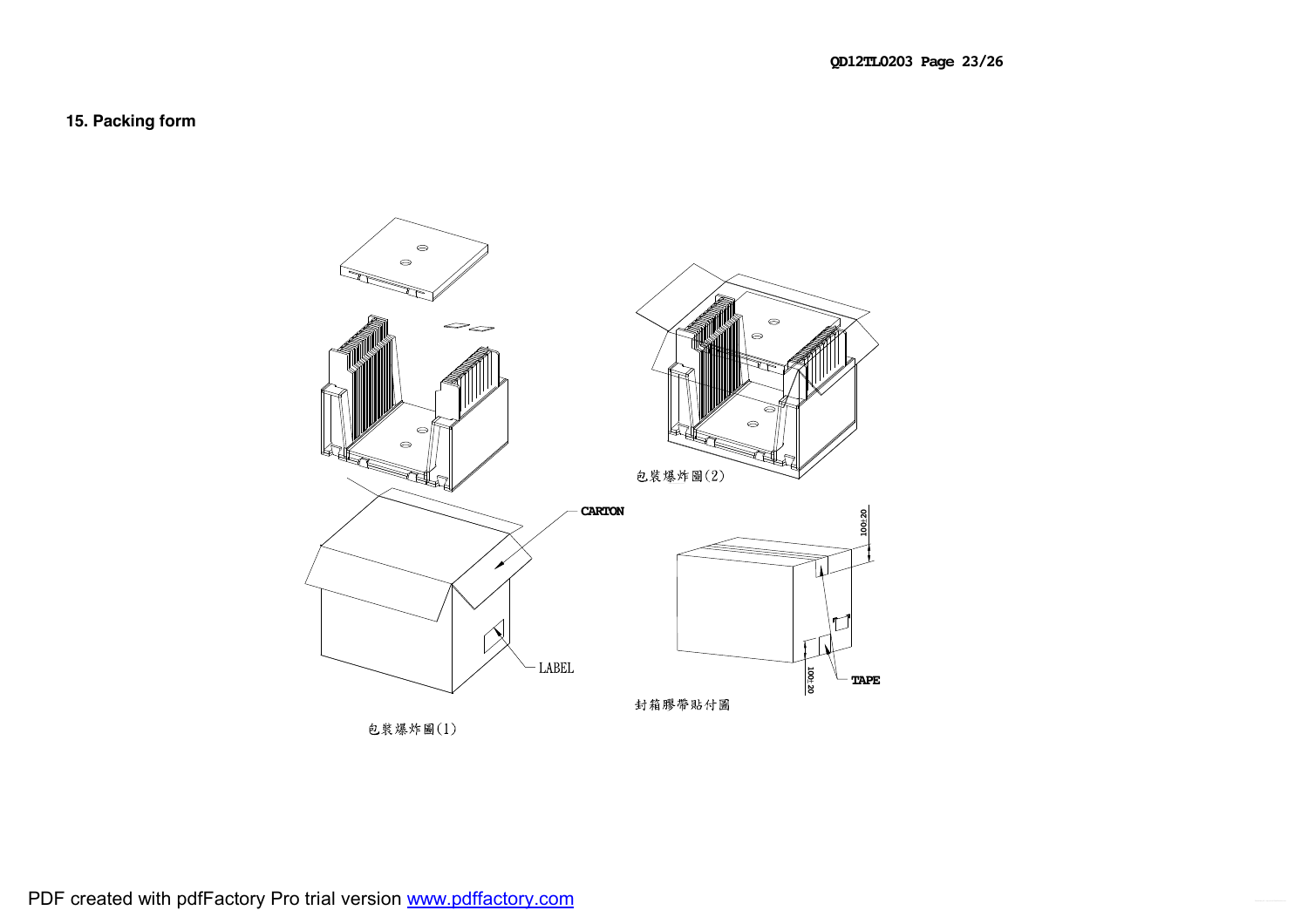#### **16. Mechanical Outline Dimension**



#### **QD12TL0203 Page 24/26**

PDF created with pdfFactory Pro trial version [www.pdffactory.com](http://www.pdffactory.com)